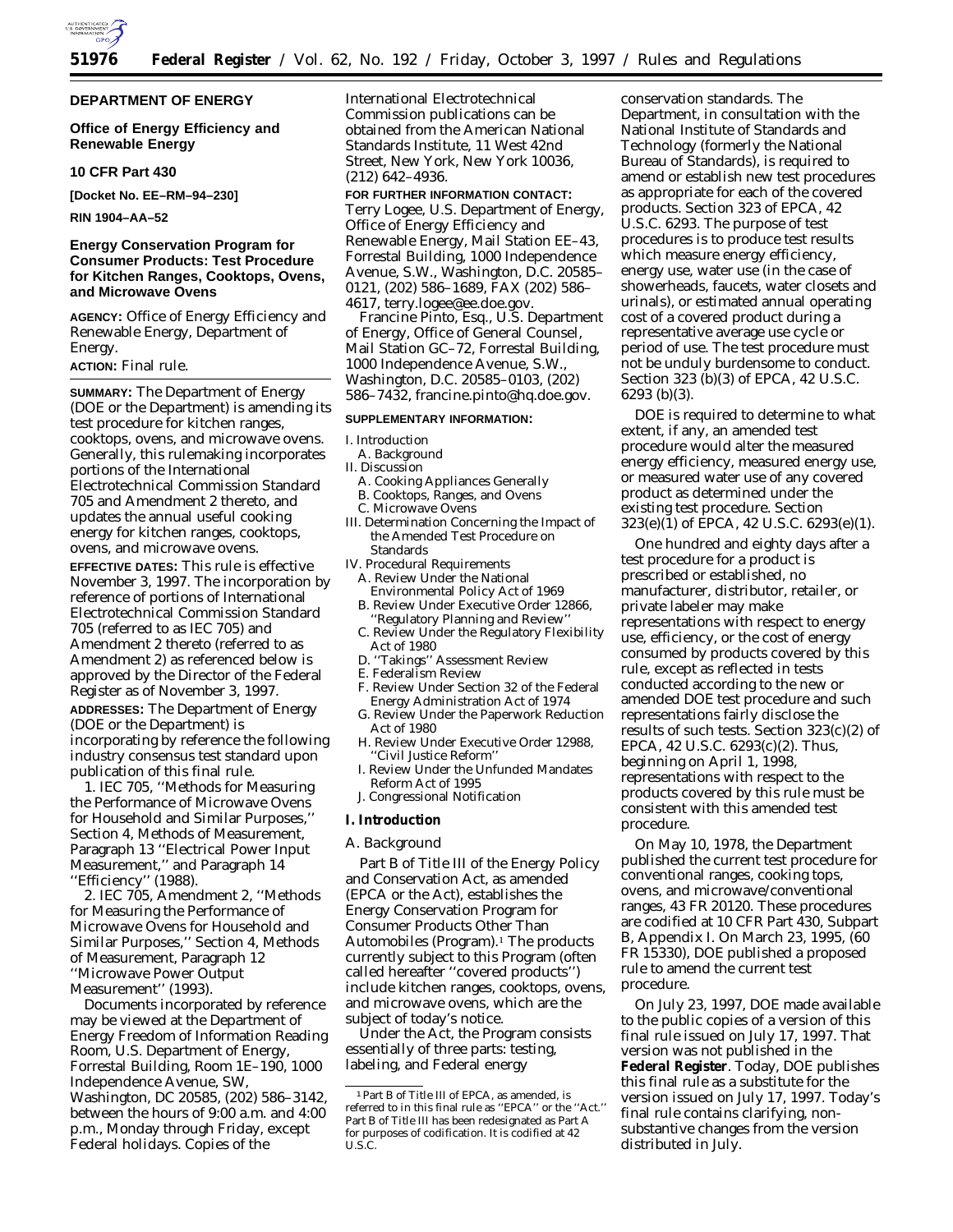## **II. Discussion**

## *A. Cooking Appliances Generally*

## 1. Combined Component Efficiency

DOE proposed to sum the efficiencies of components to calculate the efficiency of combined components (range, microwave/oven or microwave/ range). Two commenters stated that the calculation of energy efficiency for all combined components was incorrect in the proposed test procedure. (AHAM, No. 3 at 3; No. 33 Attachment 2 at 2; July 12, 1995 transcript at 46; Whirlpool, No. 28 at  $2$ .)  $2$ 

DOE has corrected the proposed section 4.3, ''Combined Components,'' by removing the requirement to add efficiencies for combined components. The Final Rule provides no method for calculating the efficiencies for combined components because appropriate usage factors could not be determined.

## 2. Surface Temperature Probe Tolerance

DOE proposed that the tolerance for the surface temperature probe, Section 2.9.3.5, ''Temperature Indicator System for Measuring Surface Temperatures,'' should be changed to  $\pm 0.45$ °F. Several commenters, stated that the surface temperature probe tolerance of ±0.45°F for surface temperature measurement is overly strict and that the tolerance should be  $\pm 1$ °F as stated in the existing test procedure. (Weizeorick, No.3 at 2; July 12, 1995 Transcript at 45; Whirlpool, No. 28 at 2; and AHAM, No. 33 Attachment 2 at 2.) DOE agrees with these comments and will continue to use a tolerance of ±1°F for the surface temperature probe.

## 3. Comments Regarding Energy Conservation Standards for Cooking Products

Several commenters included statements on issues concerning standards for cooking products in their written comments. (Whirlpool, No. 28 at 2–3; Weizeorick, No. 3 at 6; Donovan et al., No. 47 at 1–2; AHAM, No. 33 at 2, Attachment 3A and Attachment 3C at 6 and 10; Sharp Electronics, No. 40 at 13.) However, this rulemaking is strictly limited to promulgating test procedures for cooktops, ranges, ovens and microwave ovens. Therefore, these comments are outside the scope of this proceeding and will be addressed in the rulemaking entitled; ''Final Rule Regarding Energy Conservation Standards for Kitchen Ranges, Ovens, and Microwave Ovens,'' Docket No. EE-RM–93–201.

# *B. Cooktops, Ranges and Ovens*

## 1. Annual Useful Cooking Energy

In the proposed rule, DOE proposed to modify the annual useful cooking energy from the existing test procedure for each product class to reflect the change in cooking trends in the United States as follows: electric ovens from 47.09 kWh/yr (169.5 MJ/yr) to 35.5 kWh/yr (105.5 MJ/yr), gas ovens from 160.7 kBtu/yr (169.547 kJ/yr) to 124.2 kBtu/yr (131,038 kJ/yr), electric cooktops from 277.7 kWh/yr (1000 MJ/ yr) to 209.4 kWh/yr (752.4 MJ/yr), gas cooktops from 947.5 kBtu/yr (999,600 kJ/yr) to 732.5 kBtu/yr (772,800 kJ/yr).

Several commenters contended that the proposed rule overstated the annual energy use of cooktops, ovens, and ranges. (AHAM, July 12, 1995 transcript at 38, 42–44, 47–48; Weizeorick, No. 3 at 1–3, 5; American Gas Association, No. 25 at 4–5; Whirlpool No. 28 at 1– 2; Battelle, No. 46 at 2–6.) AHAM and Whirlpool commented that the annual energy consumption of electric cooktops should be lowered from 209.4 kWh/yr to 157.0 kWh/yr based on a Northern Illinois Gas Study. (AHAM, No. 33 at 2 and Whirlpool, No. 28 at 1.)

In response to these comments, the Lawrence Berkeley National Laboratory (LBNL) analyzed an extensive collection of studies including those identified by commenters to obtain today's revised values of annual useful cooking energy. The studies analyzed include: Gas Research Institute Report: ''Topical Report, Metered Ranges, Cooktops, and Ovens in the Northern Illinois Gas Residential Load Study Data Base,'' GRI–93/0204, July 1993; ''Electric Oven and Cooktop Data Analysis,'' prepared for the Association of Home Appliance Manufacturers by Arthur D. Little, Reference 47066, July 15, 1994; Electric Power Research Institute (CU–6952), ''Residential Energy Usage Comparison Project: An Overview,'' October 1990; Lawrence Berkeley National Laboratory (LBL–33717), ''Baseline Data for the Residential Sector and Development of a Residential Forecasting Database,'' May 1994; Electric Power Research Institute (CU–7392), ''Residential Energy Usage Comparison: Findings,'' August 1991; and Electric Power Research Institute (CU–6487), ''Residential End-Use Energy Consumption: A Survey of Conditional Demand and Estimates,'' October 1989. Copies of these studies are available for inspection in DOE's Freedom of Information Reading Room.

Based on the data from the abovereferenced studies, DOE calculated a weighted average of the annual useful cooking energy for all cooking products. For estimates of annual useful cooking energy for conventional electric cooktops and ovens, and also for gas cooktops and ovens, only the latest metered data were included. Data used in the analysis shows the trend in cooking usage has been downward and shows indications that there are regional differences and year-to-year fluctuations in cooking usage. No regional effects were included in this analysis.

Accordingly, DOE has lowered the annual useful cooking energy of each product class in this final rule to make it representative of current United States cooking patterns. These quantities are being lowered to 29.3 kWh/yr for electric ovens, 88.8 kBtu/yr for gas ovens, 173.1 kWh/yr for electric cooktops and 527.6 kBtu/yr for gas cooktops.

#### 2. Elimination of Continuous Flow Calorimeter

In the proposed rule, the Department eliminated the requirement to use a standard continuous flow calorimeter for gas cooking products because of the limited availability of this instrument. This change was favorably received by all commenters. (Weizeorick, No. 3 at 2 and Whirlpool, No. 28 at 2.)

In the final test procedure, DOE allows the manufacturer to choose the instrument to be substituted for the standard continuous flow calorimeter. Additionally, DOE requires in section 2.9.4, ''Heating Value,'' that the heating value of natural or propane gas shall be measured with an instrument and associated indicator readout device of a maximum error no greater than  $\pm$ .5 percent of the measured value and a resolution of  $\pm$ .2 percent or less of the full scale reading of the indicator instrument.

## 3. Convection Mode Testing

In the proposed test procedure, DOE added sections 3.2.1, ''Conventional oven test energy consumption'' and subsection 3.3.5 of section 3.3, ''Recorded Values,'' to include convection mode testing. AHAM, Weizeorick and Whirlpool supported these changes in the final test procedures. (Weizeorick, No. 3 at 4; Whirlpool, No. 33 Attachment 2 at 3; July 12, 1995 transcript at 47; Whirlpool, No. 28 at p.2). In the final test procedure, DOE adopted the changes as originally proposed.

#### 4. Electric Clock

DOE proposed that during testing, the electrical clock which uses energy continuously be disconnected, except for microwave ovens. Weizeorick states that it is impossible to disconnect an

<sup>2</sup>Written comments will be referenced by their assigned number.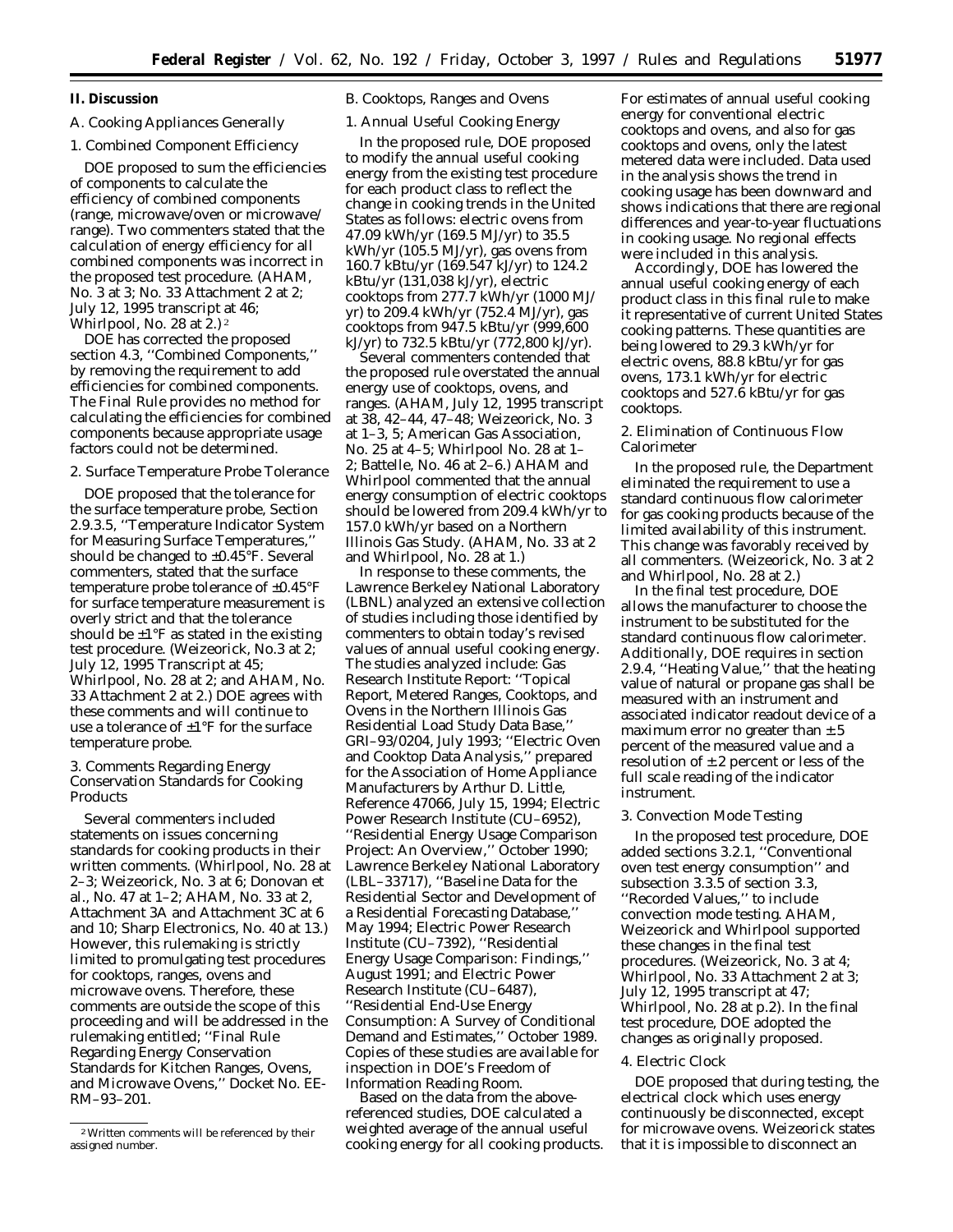electric clock for ranges that have circuits which control the oven and cooktop unit temperatures in conjunction with a clock. (Weizeorick, No. 3 at 4, AHAM, No. 33 Attachment 2 at 2; July 12, 1995 transcript at 46–47.)

DOE agrees that several ranges employ circuits which control the oven and cooktop unit temperatures in conjunction with a clock that cannot be disconnected. Therefore, several sections of the final test procedure have been modified to address this issue. Section 3.2.1.4, ''Clock Power.'' is modified to state that the power rating or the measurement of a continuously operating clock that is an integral part of the timing or temperature control circuit which cannot be disconnected during the test may be multiplied by the applicable test period to obtain test energy consumption in watt-hours (kJ). This procedure is used to calculate annual clock energy consumption for electric clocks that cannot be disconnected. Language has also been added to the following sections to subtract the energy consumed by the clock during testing when the clock cannot be disconnected: Section 2.1, ''Installation''; section 3.2.1, ''Conventional oven test energy consumption''; section 3.2.1.1, ''Conventional oven average test energy consumption''; section 3.2.1.2, ''Energy consumption of self-cleaning operation'; section 3.2.1.4, ''Clock power''; and section 3.2.2, ''Conventional surface unit test energy consumption.''

5. Number of Self-Cleaning Oven Cycles Per Year

In the existing and proposed test procedure, section 4.1.2.3.1, ''Annual primary energy consumption'' and section 4.1.2.3.2, "Annual secondary energy consumption for self-cleaning operation of gas ovens,'' DOE uses 11 self-cleaning cycles per year for electric ovens and 7 for gas ovens.

Two commenters stated that DOE's number of self-cleaning cycles of 11 and 7 for gas and electric ovens respectively were too high and it should be 4 for both electric and gas ovens as reflected in internal marketing data. (Weizeorick, No. 3 at 2–3; AHAM, No. 33, Attachment 2 at 2, July 12, 1995 transcript at 45–46; Whirlpool, No. 28 at 2.) In response to several comments, DOE has reduced the number of selfcleaning oven cycles per year for gas and electric ovens. DOE agrees with the figures used by the Gas Research Institute in a 1994 Gas Research Institute Topical Report (GRI–94/0195) and has changed the number of selfcleaning cycles per year to 4 for gas and electric ovens.

6. Change of Symbol Representing Number of Hours Per Year— $H_K$ 

In the existing and proposed test procedure, DOE uses the symbol ''HK'' to represent the number of hours in a year. Weizeorick commented that the symbol " $H_K$ " in section 4.1.2.4, ''Annual clock energy consumption'' should be changed to ''A'' because the symbol ''H'' is traditionally used to represent heating values. (Weizeorick, No. 3 at 4.) DOE agrees and is substituting the character "A" for " $H_K$ " in sections 4.1.2.4, ''Annual clock energy consumption'' and 4.2.2.2, ''Annual energy consumption of any continuously burning gas pilots.''

7. Editorial Error in Section 3.1.1, ''Conventional Oven''

DOE has corrected an editorial error in section 3.1.1, paragraph 2. The following language has been changed: "If the oven  $***$ , (180.6 °C) air temperature" to "If the oven  $***$ (180.6 °C) higher than the room ambient air temperature.''

## *C. Microwave Ovens*

1. Annual Useful Cooking Energy

In its Proposed Rule, DOE proposed to modify the annual useful cooking energy from the existing test procedure for microwave ovens to reflect the change in cooking trends in the United States. Use of microwave ovens was proposed to be increased from 34.2 kWh/yr (123 MJ/yr) to 77.3 kWh/yr (278.3 MJ/yr).

Several commenters contended that the proposal overstated the annual energy consumption of microwave ovens. (AHAM, No. 33 Attachment 2 at 3; Whirlpool, No. 28 at 2–3). Joy Weis Daniel, representing both AHAM and Sharp Electronics Company, stated that DOE should use 100 kWh/yr for annual energy consumption of microwave ovens based on an average of several metered studies. Their recommendation was based on metered studies which included: the Sierra Pacific EIP Study 1988, Southern California Edison 1990, Southern California Edison 1991, Utility Estimates Study 1991, and three studies reported in baseline data 1994. (Daniel, No. 4 at 6; AHAM, No. 33, Attachment 3B; Sharp, No. 40 at 7–9 and Exhibit C.)

In response to these comments, LBNL analyzed the microwave oven studies including those identified by commenters. The studies analyzed include: American Electric Power (AEP)/Residential Energy Consumption Survey (RECS), AEP Report ''Utility Estimates of Household Appliance Electricity Consumption,'' March 16, 1992, reported in RECS ''Household

Energy Consumption and Expenditures 1990,'' DOE/EIA–0321(90), February 1993; Southern California Edison, ''Residential Appliance End-Use Survey'' for 1990 and 1991; and the 1988 Sierra Pacific EIP Study included in the Electric Power Research Institute (CU–6487), ''Residential End-Use Energy Consumption: A Survey of Conditional Demand and Estimates,'' October 1989. Copies of these studies are available for inspection in DOE's Freedom of Information Reading Room.

Based on the data from the abovereferenced studies, DOE calculated a weighted average of the annual useful cooking energy for microwave ovens. For the estimate of annual useful cooking energy, both conditional demand analyses (CDA) and metered study data were included due to the limited data available. Since the metered studies are only from California, the Department believes it is necessary to include the CDA studies to get broader national representation including New York, Florida, Maryland and Texas. This analysis shows that annual useful cooking energy for microwave ovens is 79.8 kWh/yr. Today's final test procedure reflects this revised value.

#### 2. Microwave Clock Energy

In the proposed rule, DOE included the clock energy in the calculation of annual energy consumption for microwave ovens. It accomplished this by incorporating paragraph 12 of IEC 705 Amendment 2–1993, ''Microwave Power Output Measurement.'' No comments were received. The final rule remains unchanged from the proposed rule.

## 3. Amend the DOE Test Procedure To Reference Portions of IEC 705 and Amendment 2

In the proposed rule, a definition of IEC 705 was added in section 1.5 and several sections of the test procedure were amended to reference portions of IEC 705 or Amendment 2 as follows: (1) Section 2.1.3, ''Microwave Ovens''; (2) section 2.5, ''Ambient Room Air Temperature''; (3) new section 2.8, ''Microwave Oven Test Load''; (4) section 2.9.3.1, ''Room Temperature Indicating System''; (5) section 2.9.3.4, ''Test Load Temperature''; (6) section 2.9.5, ''Scale''; (7) new section 3.1.3.1, ''Microwave Oven Test Energy or Power Output''; (8) section 3.2.3, ''Microwave Oven Test Energy Consumption and Power Input";  $\overline{(9)}$  section 4.4.2, ''Microwave Oven Test Power Output''; and (10) section 4.4.4, ''Microwave Oven Cooking Efficiency.'' The final rule reflects these changes. No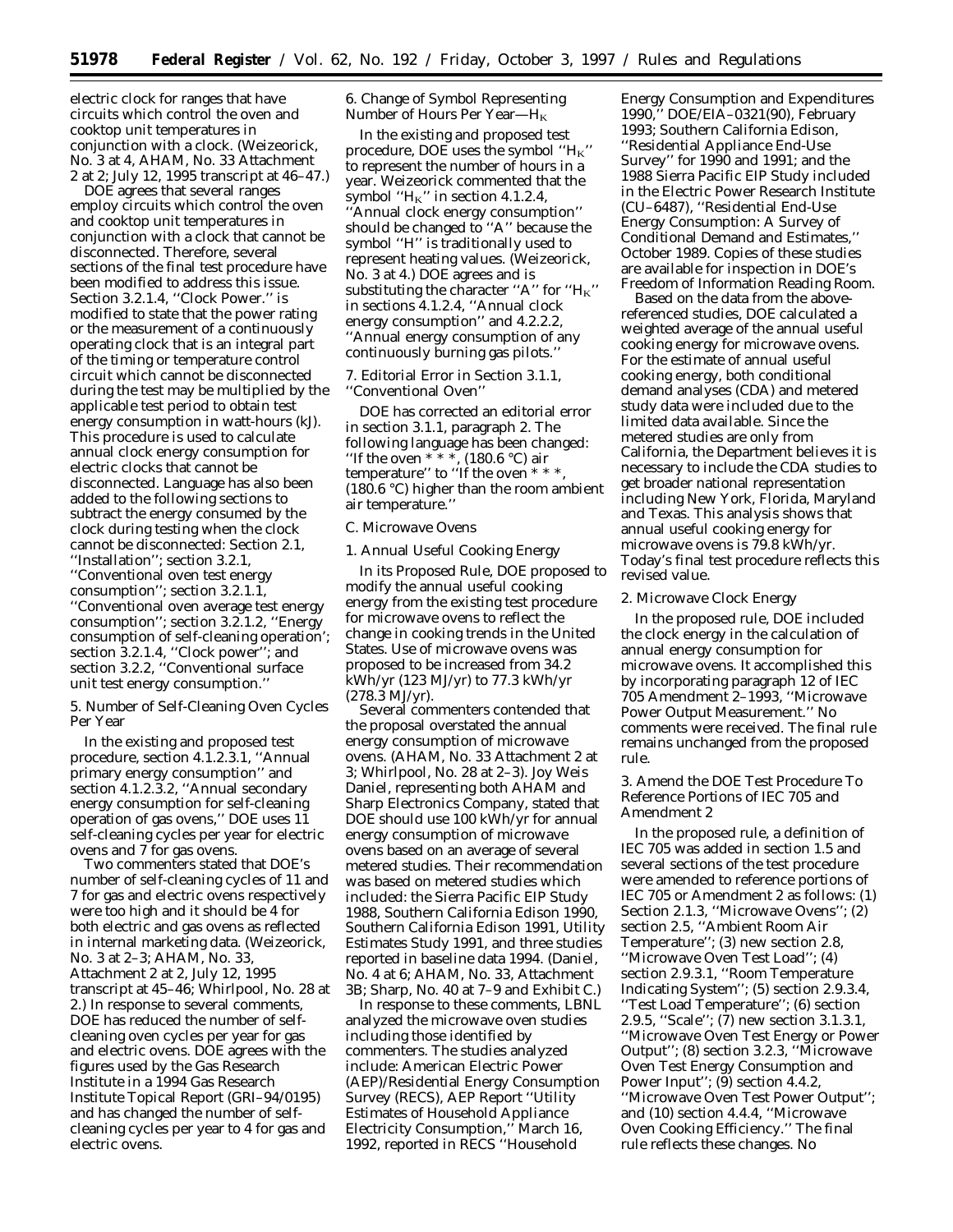comments were received on these proposed changes.

#### 4. Editorial Error in Section 4.4.1

In the proposed test procedure, the equation in section 4.4.1, ''Microwave oven test energy'', yields an answer that is incorrect by a factor of 1000. DOE corrected this problem in the final test procedure by changing the conversion factor " $H<sub>E</sub>$ " from " $H<sub>E</sub>=(3.412 \text{ Btu/Wh})$ 3.6 kJ/Wh to " $H_E=(3,412 \text{ Btu/kWh})$ 3,600 kJ/kWh.''

5. Usage of Watt Meter and Watt-Hour Meter

DOE proposed the continued use of a watt-hour meter during microwave oven operation to measure energy consumption, also known as energy input, while performing the test procedure. DOE stated that the watthour meter is more accurate than a watt meter. The watt-hour meter measures all transient energy,3 whereas the watt meter does not.

Several commenters disagreed with DOE's decision to use a watt-hour meter to determine the energy consumption of microwave ovens. AHAM took the position that a watt meter is sufficient to measure energy consumption. It contended that the power measured by the watt meter multiplied by the duration of the test, which is measured by the stop watch or timer, will yield an accurate measurement of energy consumption. (AHAM, No. 33, Attachment 3A and Attachment 3C; July 12, 1995 transcript at 62.) Sharp Electronics Corporation argued that DOE's claim that the watt-hour meter is more accurate is not supported by data. (Sharp, No. 40 at 5; July 12, 1995 transcript at 60.)

None of the commenters provided any data to demonstrate that the energy consumption calculation based on measurements from a watt meter and timer are comparable in accuracy to those derived directly from a watt-hour meter. Since a watt meter, as is used in IEC 705 to measure power, measures instantaneous power, an accurate energy calculation based on watts measured by a watt meter can only be made by summing instantaneous power measurements over small time increments, thus capturing the energy transients and mimicking a watt-hour meter. While it is possible to calculate energy consumption from measurements of power and time, the IEC test procedure itself does not contain a requirement to determine

energy consumption nor does it provide a procedure for making that calculation. The Department believes the more appropriate, more accurate, and less burdensome way to measure energy consumption is by using a watt-hour meter rather than measuring power using a watt meter and a calculation procedure to determine energy consumption. Moreover, the watt-hour meter is typically used to measure electricity use in homes and commercial buildings.

6. Application of the ''Agreement on Technical Barriers to Trade'' Requiring Incorporation of IEC Standard 705

Sharp Electronics Corporation contends that DOE is legally obligated to incorporate IEC 705 and Amendment 2. Sharp relies upon Article 2.4 in the ''Agreement on Technical Barriers to Trade,'' (Agreement) a part of the ''World Trade Organization Agreement,'' to make its argument. Article 2.4 provides that where technical regulations are required and relevant international standards exist or their completion is imminent, member nations shall use such standards as a basis for their technical regulations, with certain exceptions. Sharp claims that IEC 705 constitutes an international technical standard applicable to measuring energy efficiency of microwave ovens. (Sharp, No. 40 at 4– 6 and Exhibit B.)

Article 2.4 does not apply to the promulgation of a test procedure. The definition of ''technical regulation'' within the Agreement refers to mandatory product standards. Because a test procedure does not establish product standards, but rather provides the basis for evaluating whether a product meets a standard, a test procedure is not a technical regulation within the definition set forth in the Agreement. Therefore, this test procedure is not subject to the application of Article 2.4.

That DOE's rule incorporates the relevant parts of IEC 705 and Amendment 2 and uses that international test procedure as a basis for its test procedure makes it consistent with Article 5.4 of the ''Agreement on Technical Barriers to Trade,'' the controlling provision on test procedures. Article 5.4 provides that members use the ''relevant parts'' of guides or recommendations issued by international standardizing bodies ''as a basis for their conformity assessment procedures'' (defined by the agreement to include test procedures).

The U.S. World Trade Organization (WTO), Technical Barriers to Trade (TBT) enquiry point (National Institute of Standards and Technology) notified the WTO Secretariat of DOE's proposed rule pursuant to Article 2.9.2 of the TBT agreement entitled, ''Notify Members Through the Secretariat of the Products to be Covered by the Proposed Technical Regulation.'' No comments were received by the U.S. TBT enquiry point.

7. Using IEC 705 Updates To Automatically Amend DOE's Final Test Procedure

DOE proposed to incorporate paragraphs 13 and 14 of the 1988 version of IEC 705 and paragraph 12 of IEC 705, Amendment 2, 1993. Whirlpool commented that DOE should automatically accept changes to the IEC standard as they occur. Whirlpool stated that ''DOE references to the IEC 705 should be referred to as 'the latest reference' '' in order to avoid time consuming notice and comment rulemaking each time ''minor'' changes to the IEC test procedure occur. (Whirlpool, No. 28 at 3.) DOE does not accept Whirlpool's suggestion because adopting the language ''latest reference'' is overly broad and would sweep into the test procedure major as well as ''minor'' changes to the IEC test procedure. Therefore, in this final rule, DOE references the specific version and amendment of the IEC 705 as stated above.

8. Incorporation by Reference of Portions of IEC 705 and Amendment 2

DOE proposed to incorporate by reference paragraphs 13 and 14 of IEC 705 and paragraph 12 of Amendment 2. Two commenters supported DOE's proposal to incorporate by reference portions of IEC 705 and Amendment 2. (AHAM, No. 33 at 2; Whirlpool, No. 28 at 2.) Several commenters, however, took the position that DOE should incorporate IEC 705 in its entirety. (AHAM, No. 33, Attachment 3A and Attachment 3C; Sharp, No. 40 at 3.) DOE did not incorporate IEC 705 in its entirety because it contains other test methods such as heating, cooking and defrosting performance that are not relevant to energy consumption for microwave ovens.

In today's final test procedure , DOE is adopting those portions of IEC 705 and Amendment 2 that are pertinent to its test procedure for microwave ovens. This incorporation by reference is found at Section 430.22, ''Reference Sources.''

The Department is also amending section 430.22, Reference Sources, by adding paragraph (b)(5), ASHRAE standards. These standards were previously incorporated by reference in a final rule on Furnace Test procedures

<sup>3</sup>Transient energy is the energy consumed to warm up the magnetron and any fluctuations during microwave use.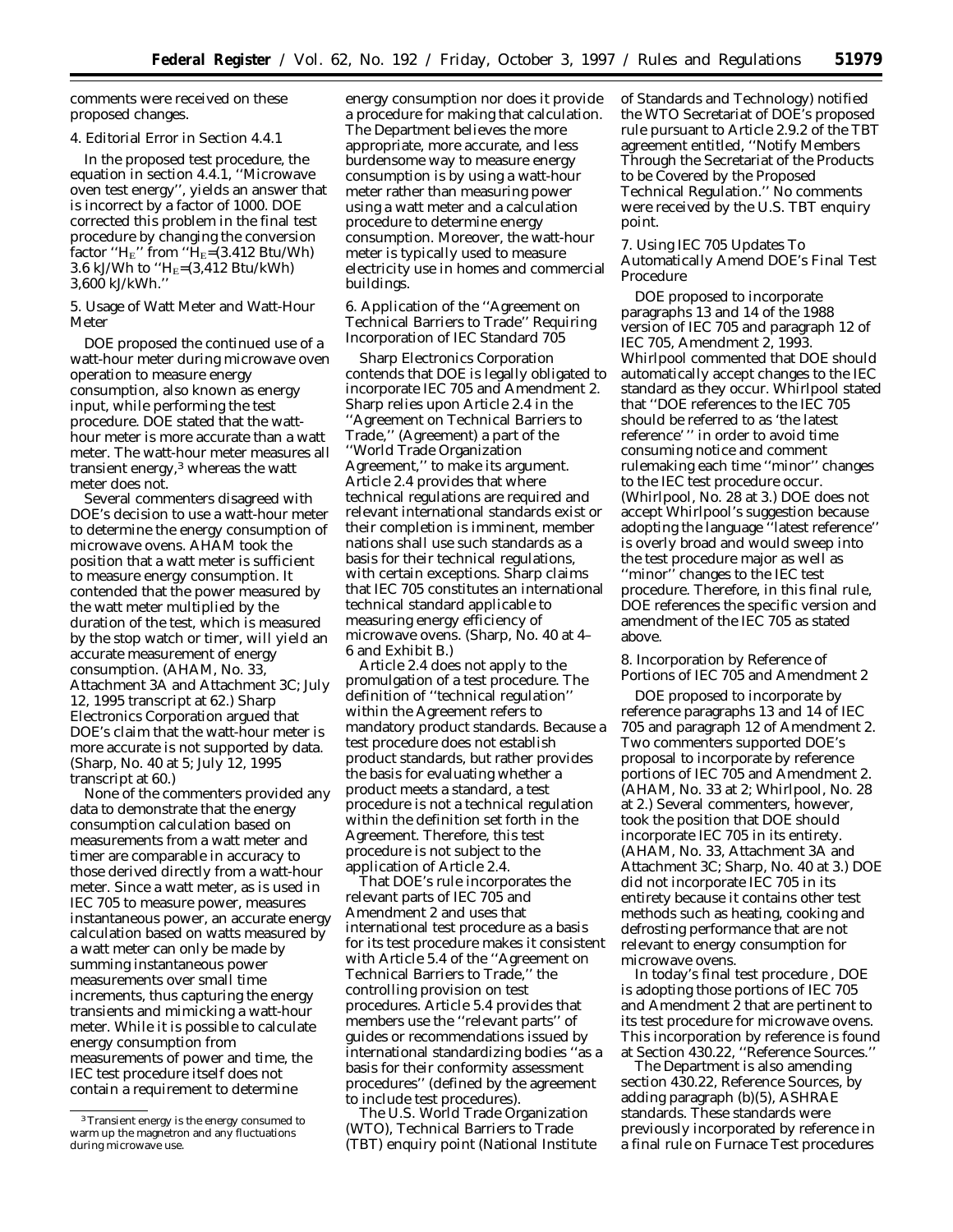published May 12, 1997 (62 FR 26140). In a Final Rule published May 29, 1997 (62 FR 29222), section 430.22 was amended and the furnace standards previously incorporated by reference were removed. Therefore, this rulemaking is correcting section 430.22 to include the standards previously removed.

## **III. Determination Concerning the Impact of the Amended Test Procedure on Standards**

Section 323(e)(1) of EPCA requires that the Department determine to what extent an amended test procedure would alter the measured energy efficiency or measured energy use of kitchen ranges, ovens, cooktops or microwave ovens as compared with the existing test procedure. The Department has determined that the changes in annual useful cooking energy will decrease calculated annual energy use for electric ovens and cooktops by about 62 percent and for gas ovens and cooktops by about 55 percent. The change in annual useful cooking energy for microwave ovens will result in a 233 percent increase in their calculated annual energy use. Because there are currently no energy efficiency or energy consumption standards, no modification to standards is required under Section 323(e)(2) of EPCA.

#### **IV. Procedural Requirements**

## *A. Review Under the National Environmental Policy Act of 1969*

In this rule, the Department will finalize amendments to test procedures that may be used to implement future energy conservation standards for kitchen ranges, cooktops, ovens, and microwave ovens. The Department has determined that this rule falls into a class of actions that are categorically excluded from review under the National Environmental Policy Act of 1969, 42 U.S.C. 4321 *et seq*. The rule is covered by Categorical Exclusion A5, for rulemakings that interpret or amend an existing rule without changing the environmental effect, as set forth in the Department's NEPA regulations at Appendix A to Subpart D, 10 CFR part 1021. This final rule will not affect the quality or distribution of energy usage and, therefore, will not result in any environmental impacts. Accordingly, neither an environmental impact statement or an environmental assessment is required.

## *B. Review Under Executive Order 12866, ''Regulatory Planning and Review''*

Today's final rule is not a ''significant regulatory action'' under Executive

Order 12866, ''Regulatory Planning and Review.'' 58 FR 51735 (October 4, 1993). Accordingly, today's action was not subject to review under the Executive Order by the Office of Information and Regulatory Affairs.

## *C. Review Under the Regulatory Flexibility Act of 1980*

The Regulatory Flexibility Act, 5 U.S.C. 601-612, requires that an agency prepare an initial regulatory flexibility analysis for any rule, for which a general notice of proposed rulemaking is required, that would have a significant economic effect on small entities unless the agency certifies that the rule, if promulgated, will not have a significant economic impact on a substantial number of small entities. 5 U.S.C. 605. In the notice of proposed rulemaking, DOE determined that the test procedures would not have a significant economic impact, but rather would provide common testing methods. Therefore, DOE certified that the proposed rule would not if promulgated have a significant economic impact on a substantial number of small entities and that preparation of a regulatory flexibility analysis was not warranted. DOE did not receive any comments on the certification.

## *D. ''Takings'' Assessment Review*

DOE has determined pursuant to Executive Order 12630, ''Governmental Actions and Interference with Constitutionally Protected Property Rights,'' 53 FR 8859 (March 18, 1988), that this regulation, if adopted, would not result in any takings which might require compensation under the Fifth Amendment to the United States Constitution.

### *E. Federalism Review*

Executive Order 12612, ''Federalism,'' 52 FR 41685 (October 30, 1987), requires that regulations, rules, legislation, and any other policy actions be reviewed for any substantial direct effects on States, on the relationship between the Federal Government and the States, or in the distribution of power and responsibilities among various levels of Government. If there are substantial direct effects, then the Executive Order requires preparation of a Federalism assessment to be used in all decisions involved in promulgating and implementing a policy action.

The final rule published today would not regulate the States. Accordingly, DOE has determined that preparation of a Federalism assessment is unnecessary.

## *F. Review Under Section 32 of the Federal Energy Administration Authorization Act of 1974*

The test procedure amended today incorporates the International Electrotechnical Commission Publication 705, ''Methods for Measuring the Performance of Microwave Ovens for Household and Similar Purposes,'' Paragraph 13 ''Electrical Power Input Measurement,'' and Paragraph 14 ''Efficiency,'' and Amendment 2–1993, Section 4, Paragraph 12 ''Microwave Power Output Measurement,'' to determine the output power and efficiency for microwave ovens.

Pursuant to Section 301 of the Department of Energy Organization Act (Pub. L. 95–91), DOE is required to comply with Section 32 of the Federal Energy Administration Act of 1974, 15 U.S.C. 788. The Department of Energy is required by Section 32 to notify the public regarding the proposed use of commercial standards in a rulemaking and allow interested persons to make known their views regarding the appropriateness of the use of any particular commercial standard in a notice of proposed rulemaking.

DOE included an invitation for public comment in the notice of proposed rulemaking. Commenters supported the inclusion of IEC 705 and Amendment 2–1993 in the test procedure and no adverse comments were received (see Section II.C.8).

In addition, section 32(c) precludes the Department from incorporating any commercial standard into a rule unless it has consulted with the Attorney General and the Chairman of the Federal Trade Commission (FTC) as to the impact of such standard on competition, and neither individual recommends against its incorporation or use. Pursuant to section 32(c), the Department advised these individuals of its intention to incorporate portions of the above-referenced standards into this final rule. Neither recommended against such incorporation.

#### *G. Review Under the Paperwork Reduction Act of 1980*

No new information or record keeping requirements are imposed by this rulemaking. Accordingly, no OMB clearance is required under the Paperwork Reduction Act, 44 U.S.C. 3501 *et seq*.

## *H. Review Under Executive Order 12988, ''Civil Justice Reform''*

With respect to the review of existing regulations and the promulgation of new regulations, section 3(a) of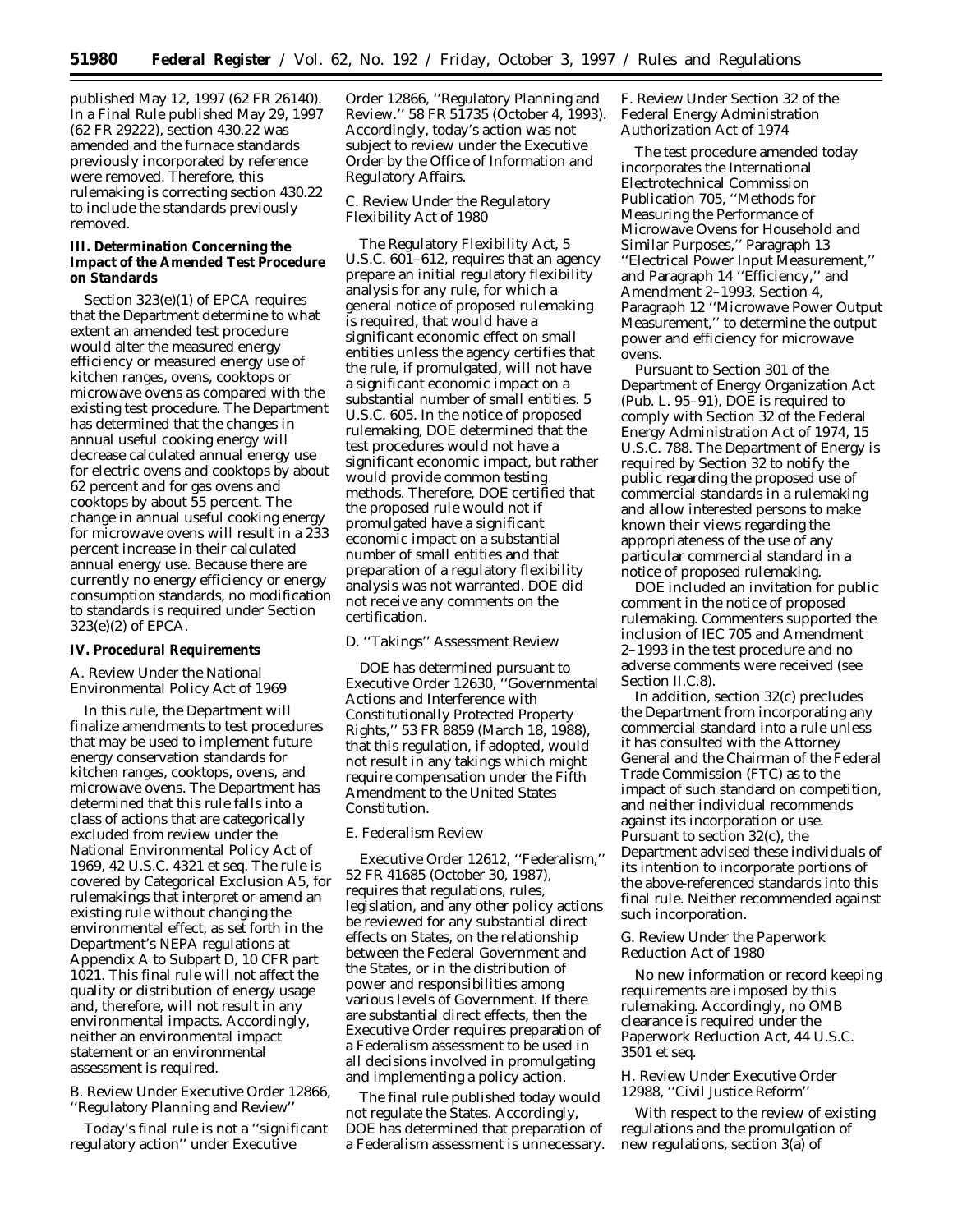Executive Order 12988, ''Civil Justice Reform,'' 61 FR 4729 (February 7, 1996), imposes on executive agencies the following requirements: (1) Eliminate drafting errors and ambiguity; (2) write regulations to minimize litigation; and (3) provide a clear legal standard for affected conduct rather than a general standard and promote simplification and burden reduction. With regard to the review required by section 3(a), section 3(b) of the Executive Order specifically requires that Executive agencies make every reasonable effort to ensure that the regulation: (1) Clearly specifies the preemptive effect, if any; (2) clearly specifies any effect on existing Federal law or regulation; (3) provides a clear legal standard for affected conduct while promoting simplification and reducing burdens; (4) specifies the retroactive effect, if any; (5) adequately defines key terms; and (6) addresses other important issues affecting clarity and general draftsmanship under any guidelines issued by the Attorney General. Section 3(c) of the Executive Order requires Executive agencies to review regulations in light of applicable standards in sections 3(a) and 3(b) to determine whether they are met or it is unreasonable to meet one or more of them. DOE reviewed today's rule under the standards of section 3 of the Executive Order and determined that, to the extent permitted by law, it meets the requirements of those standards.

## *I. Review Under the Unfunded Mandates Reform Act of 1995*

Title II of the Unfunded Mandates Reform Act of 1995 (the Act), 2 U.S.C. 1531 *et seq.,* requires each Federal agency, to the extent permitted by law, to prepare a written assessment of the effects of any Federal mandate in a final agency rule that may result in the expenditure by State, local, and tribal governments, in the aggregate, or by the private sector, of \$100 million or more (adjusted annually for inflation) in one year.

The Department has determined that this final rule does not include any requirements that would result in the expenditure of money by State, local, and tribal governments. It also would not result in costs to the private sector of \$100 million or more in any one year. Therefore, the requirements of the Unfunded Mandates Reform Act of 1995 do not apply to this rulemaking.

#### *J. Congressional Notification*

Consistent with Subtitle E of the Small Business Regulatory Enforcement Fairness Act of 1996, 5 U.S.C. 801–808, DOE will submit to Congress a report

regarding the issuance of today's final rule prior to the effective date set forth at the outset of this notice. The report will note the Office of Management and Budget's determination that this rule does not constitute a ''major rule'' under that Act. 5 U.S.C. 801, 804.

#### **List of Subjects in 10 CFR Part 430**

Administrative practice and procedure, Energy conservation, Household appliances, Incorporation by reference.

Issued in Washington, DC, on September 22, 1997.

#### **Joseph J. Romm,**

*Acting Assistant Secretary, Energy Efficiency and Renewable Energy.*

For the reasons set forth in the preamble, Part 430 of Chapter II of Title 10, of the Code of Federal Regulations is amended as follows:

## **PART 430—ENERGY CONSERVATION PROGRAM FOR CONSUMER PRODUCTS**

1. The authority citation for Part 430 continues to read as follows:

**Authority:** 42 U.S.C. 6291–6309.

2. Section 430.22 is amended by revising paragraph (a)(1) and adding paragraph  $(b)(4)$  and  $(b)(5)$  as follows:

#### **§ 430.22 Reference Sources.**

(a) *Materials incorporated by reference.*—(1) *General.* The following standards which are not otherwise set forth in Part 430 are incorporated by reference and made a part of Part 430. The standards listed in this section have been approved for incorporation by reference by the Director of the Federal Register in accordance with 5 U.S.C. 552(a) and 1 CFR Part 51. The specified versions of the standards are incorporated, and any subsequent amendment to a standard by the standard-setting organization will not affect the DOE test procedures unless and until those test procedures are amended by DOE.

- $(2) * *$
- (b)(1) \* \* \*
- $(2) * * * *$
- $(3) * * * *$

(4) International Electrotechnical Commission. Copies of the International Electrotechnical Commission Publications can be obtained from the American National Standards Institute, 11 West 42nd Street, New York, New York 10036, (212) 642–4936.

1. IEC 705, ''Methods for Measuring the Performance of Microwave Ovens for Household and Similar Purposes,'' Section 4, Methods of Measurement, Paragraph 13 ''Electrical Power Input

Measurement,'' and Paragraph 14 ''Efficiency'' (1988).

2. IEC 705, Amendment 2, ''Methods for Measuring the Performance of Microwave Ovens for Household and Similar Purposes,'' Section 4, Methods of Measurement, Paragraph 12 ''Microwave Power Output Measurement'' (1993).

(5) American Society of Heating, Refrigerating and Air-Conditioning Engineers, Inc., Publication Sales, 1791 Tullie Circle, NE, Atlanta, GA 30329, (1–800–5–ASHRAE).

1. American National Standards Institute/American Society of Heating, Refrigerating, and Air-Conditioning Engineers Standard 103–1993, ''Methods of Testing for Annual Fuel Utilization Efficiency of Residential Central Furnaces and Boilers,'' (with Errata of October 24, 1996) except for sections 3.0, 7.2.2.5, 8.6.1.1, 9.1.2.2, 9.5.1.1, 9.5.1.2.1, 9.5.1.2.2, 9.5.2.1, 9.7.1, 10.0, 11.2.12, 11.3.12, 11.4.12, 11.5.12 and appendices B and C.

2. American National Standards Institute Standard Z21.56–1994, ''Gas-Fired Pool Heaters,'' section 2.9.

#### **§ 430.23 [Amended]**

\* \* \* \* \*

3. Section 430.23, Test procedures for measures of energy consumption, is amended as follows:

- A. In § 430.23(i)(1)(iii) (second sentence) ''4.3.1, 4.2.2, 4.1.2.5, or 4.1.2.6, 4.4.3, and 4.5.1.3'' is revised to read ''4.3, 4.2.2, 4.1.2, and 4.4.3.''
- B. In § 430.23(i)(2) (first sentence) ''4.2.1.3, 4.1.3 and 4.4.2'' is revised to
- read ''4.2.1, 4.1.3, and 4.4.4.''

C. § 430.23 (i)(3) is removed and reserved.

- D. In § 430.23(i)(4) (first sentence) ''4.3.3, 4.2.3, 4.1.4, 4.4.4 and 4.5.3'' is
- revised to read ''4.3, 4.2.3, 4.1.4, 4.4.5.'' E. In §§ 430.23 (i)(8) and 430.23 (i)(9)
- remove the phrase ''and (i)(3).'' \* \* \* \* \*

4. Appendix I to Subpart B of Part 430 is revised to read as follows:

## **Appendix I to Subpart B of Part 430— Uniform Test Method for Measuring the Energy Consumption of Conventional Ranges, Conventional Cooking Tops, Conventional Ovens, and Microwave Ovens**

## **1. Definitions**

1.1 *Built-in* means the product is supported by surrounding cabinetry, walls, or other similar structures.

1.2 *Drop-in* means the product is supported by horizontal surface cabinetry.

1.3 *Forced convection* means a mode of conventional oven operation in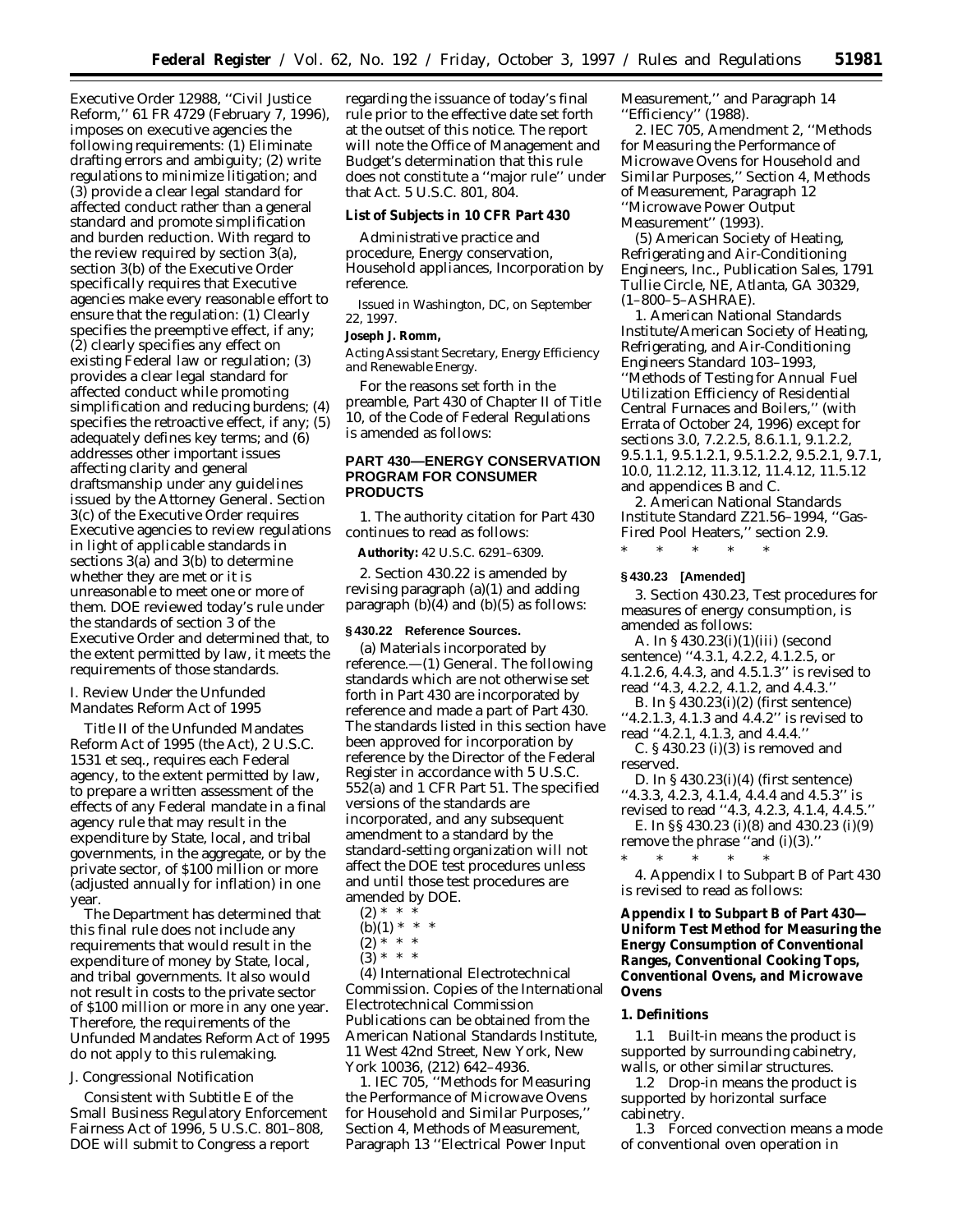which a fan is used to circulate the heated air within the oven compartment during cooking.

1.4 *Freestanding* means the product is not supported by surrounding cabinetry, walls, or other similar structures.

1.5 *IEC 705* refers to the test standard published by the International Electrotechnical Commission, entitled ''Method for Measuring the Performance of Microwave Ovens for Household and Similar Purposes,'' Publication 705– 1988 and Amendment 2—1993. (See 10 CFR 430.22)

1.6 *Normal nonoperating temperature* means the temperature of all areas of an appliance to be tested are within  $5^{\circ}F$  (2.8 $^{\circ}C$ ) of the temperature that the identical areas of the same basic model of the appliance would attain if it remained in the test room for 24 hours while not operating with all oven doors closed and with any gas pilot lights on and adjusted in accordance with manufacturer's instructions.

1.7 *Primary energy consumption* means either the electrical energy consumption of a conventional electric oven or the gas energy consumption of a conventional gas oven.

1.8 *Secondary energy consumption* means any electrical energy consumption, other than clock energy consumption, of a conventional gas oven.

1.9 *Standard cubic foot (L) of gas* means that quantity of gas that occupies 1 cubic foot (L) when saturated with water vapor at a temperature of 60°F (15.6°C) and a pressure of 30 inches of mercury (101.6 kPa) (density of mercury equals 13.595 grams per cubic centimeter).

1.10 *Thermocouple* means a device consisting of two dissimilar metals which are joined together and, with their associated wires, are used to measure temperature by means of electromotive force.

1.11 *Symbol Usage.* The following identity relationships are provided to help clarify the symbology used throughout this procedure.

- A—Number of Hours in a Year
- B—Number of Hours Pilot Light Contributes to Cooking
- C—Specific Heat
- E—Energy Consumed
- Eff—Cooking Efficiency
- H—Heating Value of Gas
- K—Conversion for Watt-hours to Kilowatt hours
- Ke—3.412 Btu/Wh, Conversion for Watthours to Btu's
- M—Mass
- n—Number of Units
- O—Annual Useful Cooking Energy **Output**
- P—Power
- Q—Gas Flow Rate<br>R—Energy Factor
- -Energy Factor, Ratio of useful Cooking Energy Output to Total Energy Input
- S—Number of Self Cleaning Operations per Year
- T—Temperature
- t—Time
- V—Volume of Gas Consumed
- W—Weight of Test Block

#### **2. Test Conditions**

2.1 *Installation.* A free standing kitchen range shall be installed with the back directly against, or as near as possible to, a vertical wall which extends at least 1 foot above and on either side of the appliance. There shall be no side walls. A drop-in, built-in or wall-mounted appliance shall be installed in an enclosure in accordance with the manufacturer's instructions. These appliances are to be completely assembled with all handles, knobs, guards and the like mounted in place. Any electric resistance heaters, gas burners, baking racks, and baffles shall be in place in accordance with the manufacturer's instructions; however, broiler pans are to be removed from the oven's baking compartment. Disconnect any electrical clock which uses energy continuously, except for those that are an integral part of the timing or temperature controlling circuit of the oven, cooktop, or microwave oven. Do not disconnect or modify the circuit to any other electrical devices or features.

2.1.1 *Conventional electric ranges, ovens, and cooking tops.* These products shall be connected to an electrical supply circuit with voltage as specified in Section 2.2.1 with a watt-hour meter installed in the circuit. The watt-hour meter shall be as described in Section 2.9.1.1.

2.1.2 *Conventional gas ranges, ovens, and cooking tops.* These products shall be connected to a gas supply line with a gas meter installed between the supply line and the appliance being tested, according to manufacturer's specifications. The gas meter shall be as described in Section 2.9.2. Conventional gas ranges, ovens and cooking tops with electrical ignition devices or other electrical components shall be connected to an electrical supply circuit of nameplate voltage with a watt-hour meter installed in the circuit. The watthour meter shall be as described in Section 2.9.1.1.

2.1.3 *Microwave ovens.* Install the microwave oven in accordance with the manufacturer's instructions and connect to an electrical supply circuit with voltage as specified in Section 2.2.1. A watt-hour meter and watt meter shall be

installed in the circuit and shall be as described in Section 2.9.1.1 and 2.9.1.2. If trial runs are needed to set the ''on'' time for the test, the test measurements are to be separated according to Section 4, Paragraph 12.6 of IEC 705

Amendment 2. (See 10 CFR 430.22) 2.2 *Energy supply.*

2.2.1 *Electrical supply.* Maintain the electrical supply to the conventional range, conventional cooking top, and conventional oven being tested at 240/ 120 volts except that basic models rated only at 208/120 volts shall be tested at that rating. Maintain the voltage within 2 percent of the above specified voltages. For the microwave oven testing, however, maintain the electrical supply to a microwave oven at 120 volts ±1 volt and at 60 hertz.

2.2.2 *Gas supply.*

2.2.2.1 *Gas burner adjustments.* Conventional gas ranges, ovens, and cooking tops shall be tested with all of the gas burners adjusted in accordance with the installation or operation instructions provided by the manufacturer. In every case, the burner must be adjusted with sufficient air flow to prevent a yellow flame or a flame with yellow tips.

2.2.2.2 *Natural gas.* For testing convertible cooking appliances or appliances which are designed to operate using only natural gas, maintain the natural gas pressure immediately ahead of all controls of the unit under test at 7 to 10 inches of water column (1743.6 to 2490.8 Pa). The regulator outlet pressure shall equal the manufacturer's recommendation. The natural gas supplied should have a heating value of approximately 1,025 Btu's per standard cubic foot (38.2 kJ/L). The actual gross heating value,  $H_n$ , in Btu's per standard cubic foot (kJ/L), for the natural gas to be used in the test shall be obtained either from measurements made by the manufacturer conducting the test using equipment that meets the requirements described in Section 2.9.4 or by the use of bottled natural gas whose gross heating value is certified to be at least as accurate a value that meets the requirements in Section 2.9.4.

2.2.2.3 *Propane.* For testing convertible cooking appliances with propane or for testing appliances which are designed to operate using only LPgas, maintain the propane pressure immediately ahead of all controls of the unit under test at 11 to 13 inches of water column (2740 to 3238 Pa). The regulator outlet pressure shall equal the manufacturer's recommendation. The propane supplied should have a heating value of approximately 2,500 Btu's per standard cubic foot (93.2 kJ/L). The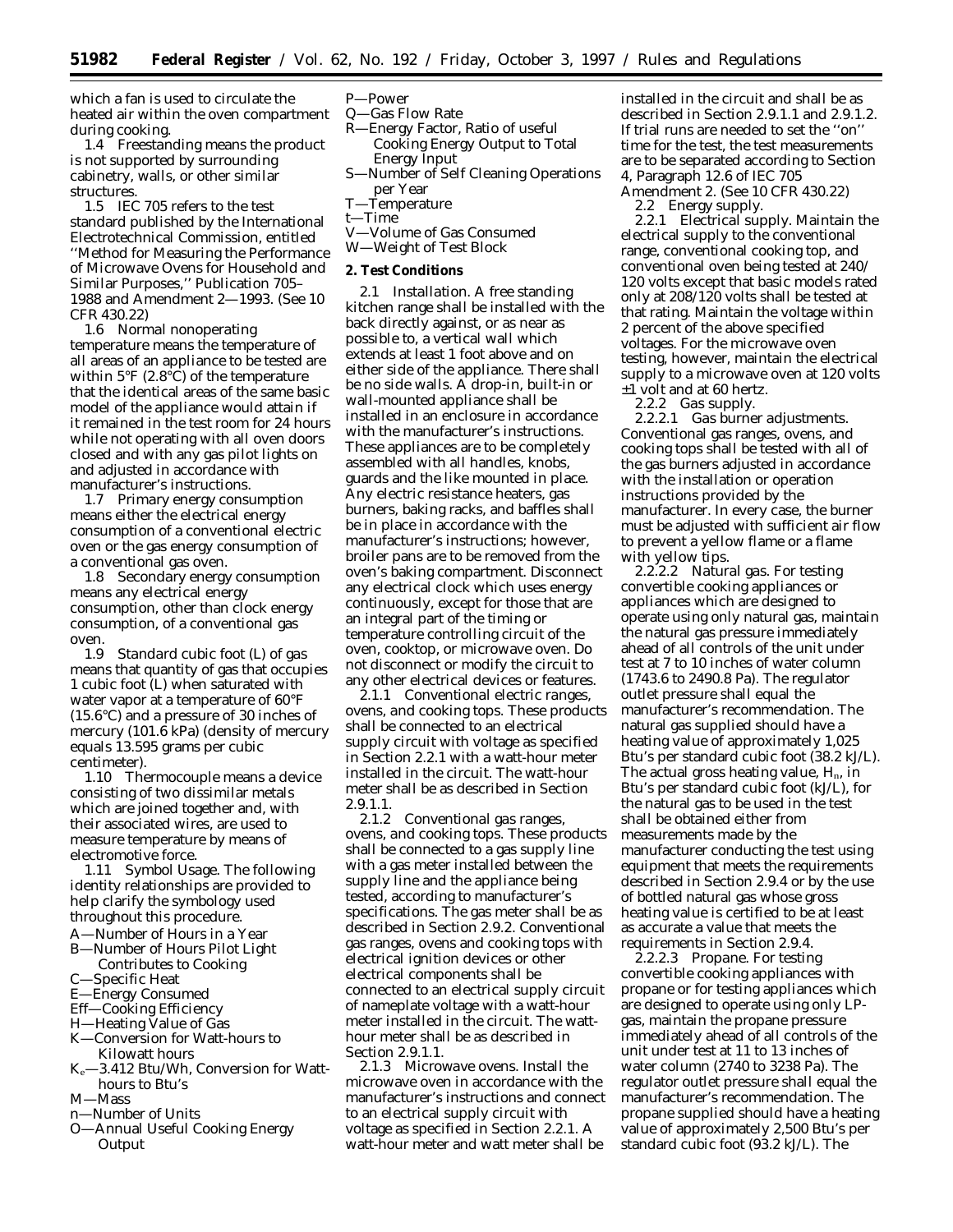actual gross heating value, H<sub>p</sub>, in Btu's per standard cubic foot (kJ/L), for the propane to be used in the test shall be obtained either from measurements made by the manufacturer conducting the test using equipment that meets the requirements described in Section 2.9.4 or by the use of bottled propane whose gross heating value is certified to be at least as accurate a value that meets the requirements described in Section 2.9.4.

2.2.2.4 *Test gas.* A basic model of a convertible cooking appliance shall be tested with natural gas, but may also be tested with propane. Any basic model of a conventional range, conventional cooking top, or conventional oven which is designed to operate using only natural gas as the energy source must be tested with natural gas. Any basic model of a conventional range, conventional cooking top, or conventional oven which is designed to operate using only LP gas as the gas energy source must be tested with propane gas.

2.3 *Air circulation.* Maintain air circulation in the room sufficient to secure a reasonably uniform temperature distribution, but do not cause a direct draft on the unit under test.<br> $2.4$ 

2.4 *Setting the conventional oven thermostat.*

2.4.1 *Conventional electric oven.* Install a thermocouple approximately in the center of the usable baking space. Provide a temperature indicator system for measuring the oven's temperature with an accuracy as indicated in Section 2.9.3.2. If the oven thermostat does not cycle on and off, adjust or determine the conventional electric oven thermostat setting to provide an average internal temperature which is 325°±5°F (180.6°  $\pm 2.8$ °C) higher than the room ambient air temperature. If the oven thermostat operates by cycling on and off, adjust or determine the conventional electric oven thermostat setting to provide an average internal temperature which is 325°±5°F (180.6°±2.8°C) higher than the room ambient air temperature. This shall be done by measuring the maximum and minimum temperatures in any three consecutive cut-off/cut-on actions of the electric resistance heaters, excluding the initial cut-off/cut-on action, by the thermostat after the temperature rise of 325°±5°F (180.6° ±2.8°C) has been attained by the conventional electric oven. Remove the thermocouple after the thermostat has been set.

2.4.2 *Conventional gas oven.* Install five parallel-connected weighted thermocouples, one located at the center of the conventional gas oven's usable baking space and the other four equally spaced between the center and the

corners of the conventional gas oven on the diagonals of a horizontal plane through the center of the conventional gas oven. Each weighted thermocouple shall be constructed of a copper disc that is 1-inch (25.4 mm) in diameter and 1⁄8-inch (3.2 mm) thick. The two thermocouple wires shall be located in two holes in the disc spaced 1⁄2-inch (12.7 mm) apart, with each hole being located 1⁄4-inch (6.4 mm) from the center of the disc. Both thermocouple wires shall be silver-soldered to the copper disc. Provide a temperature indicator system for measuring the oven's temperature with an accuracy as indicated in Section 2.9.3.2. If the oven thermostat does not cycle on or off, adjust or determine the conventional gas oven thermostat setting to provide an average internal temperature which is 325°±5°F (180.6°±2.8°C) higher than the room ambient air temperature. If the oven thermostat operates by cycling on and off, adjust or determine the conventional gas oven thermostat setting to provide an average internal temperature which is 325°±5°F (180.6±2.8°C) higher than the room ambient air temperature. This shall be done by measuring the maximum and minimum temperatures in any three consecutive cut-off/cut-on actions of the gas burners, excluding the initial cutoff/cut-on action, by the thermostat after the temperature rise of 325°±5°F  $(180.6^{\circ} \pm 2.8^{\circ} \text{C})$  has been attained by the conventional gas oven. Remove the thermocouples after the thermostat has been set.

2.5 *Ambient room air temperature.* During the test, maintain an ambient room air temperature,  $T_R$ , of  $77^\circ \pm 9^\circ F$ (25 $\degree$ ±5 $\degree$ C) for conventional ovens and cooking tops, or as indicated in Section 4, Paragraph 12.4 of IEC 705 Amendment 2 for microwave ovens, as measured at least 5 feet (1.5 m) and not more than 8 feet (2.4 m) from the nearest surface of the unit under test and approximately 3 feet (0.9 m) above the floor. The temperature shall be measured with a thermometer or temperature indicating system with an accuracy as specified in Section 2.9.3.1.

2.6 *Normal nonoperating temperature.* All areas of the appliance to be tested shall attain the normal nonoperating temperature, as defined in Section 1.6, before any testing begins. The equipment for measuring the applicable normal nonoperating temperature shall be as described in Sections 2.9.3.1, 2.9.3.2, 2.9.3.3, 2.9.3.4, and 2.9.3.5, as applicable.

2.7 *Test blocks for conventional oven and cooking top.* The test blocks shall be made of aluminum alloy No. 6061, with a specific heat of 0.23 Btu/ lb-  $\mathrm{P}F$  (0.96 kJ/[kg $\bullet \mathrm{P}C$ ]) and with any temper that will give a czoefficient of thermal conductivity of 1073.3 to 1189.1 Btu-in/h-ft2- °F (154.8 to 171.5 W/[m• °C]). Each block shall have a hole at its top. The hole shall be 0.08 inch (2.03 mm) in diameter and 0.80 inch (20.3 mm) deep. The manufacturer conducting the test may provide other means which will ensure that the thermocouple junction is installed at this same position and depth.

The bottom of each block shall be flat to within 0.002 inch (0.051 mm) TIR (total indicator reading). Determine the actual weight of each test block with a scale with an accuracy as indicated in Section 2.9.5.

2.7.1 *Conventional oven test block.* The test block for the conventional oven,  $W_1$ , shall be  $6.25\pm0.05$  inches  $(158.8\pm1.3 \text{ mm})$  in diameter, approximately 2.8 inches (71 mm) high and shall weigh 8.5±0.1 lbs (3.86±0.05 kg). The block shall be finished with an anodic black coating which has a minimum thickness of 0.001 inch (0.025 mm) or with a finish having the equivalent absorptivity.

2.7.2 *Small test block for conventional cooking top.* The small test block,  $W_2$ , shall be  $6.25 \pm 0.05$  inches  $(158.8\pm1.3 \text{ mm})$  in diameter, approximately 2.8 inches (71 mm) high and shall weigh 8.5±0.1 lbs (3.86±0.05 kg).

2.7.3 *Large test block for conventional cooking top.* The large test block for the conventional cooking top, W3, shall be 9±0.05 inches (228.6±1.3 mm) in diameter, approximately 3.0 inches (76 mm) high and shall weigh  $19\pm0.1$  lbs  $(8.62\pm0.05 \text{ kg})$ .

2.7.4 *Thermocouple installation.* Install the thermocouple such that the thermocouple junction (where the thermocouple contacts the test block) is at the bottom of the hole provided in the test block and that the thermocouple junction makes good thermal contact with the aluminum block. If the test blocks are to be water cooled between tests the thermocouple hole should be sealed, or other steps taken, to insure that the thermocouple hole is completely dry at the start of the next test. Provide a temperature indicator system for measuring the test block temperature with an accuracy as indicated in Section 2.9.3.3.

2.7.5 *Initial test block temperature.* Maintain the initial temperature of the test blocks,  $T_I$ , within  $\pm 4^\circ F$  ( $\pm 2.2^\circ C$ ) of the ambient room air temperature as specified in Section 2.5. If the test block has been cooled (or heated) to bring it to room temperature, allow the block to stabilize for at least 2 minutes after removal from the cooling (or heating)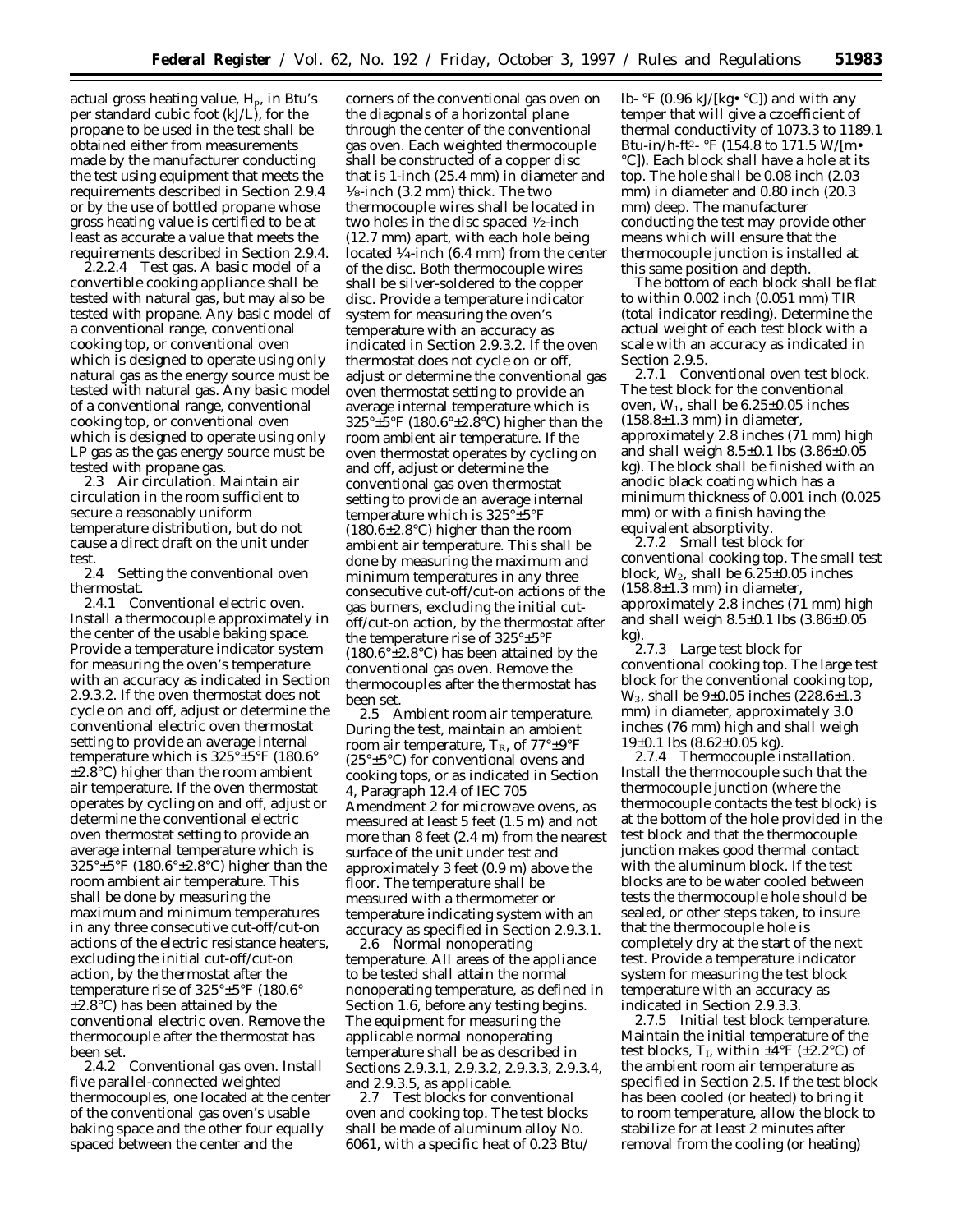source, before measuring its initial temperature.

2.8 *Microwave oven test load.* 2.8.1 *Test container.* The test container shall be as specified in Section 4, Paragraph 12.2 of IEC 705 Amendment 2.

2.8.2 *Test water load.* The test water load shall be as specified in Section 4, Paragraph 12.1 of IEC 705 Amendment 2.

2.8.2.1 *Test water load and test container temperature.* Before the start of the test, the oven and the test container shall be at ambient temperature as specified in Section 4, Paragraph 12.4 of IEC 705 Amendment 2. The test water load shall be contained in a chiller (not the test container) and maintained at  $18^{\circ} \pm 1.8^{\circ}$ F ( $10^{\circ} \pm 1^{\circ}$ C) below the ambient room temperature.

2.9 *Instrumentation.* Perform all test measurements using the following instruments, as appropriate:

2.9.1 *Electrical Measurements.*

2.9.1.1 *Watt-hour meter.* The watthour meter for measuring the electrical energy consumption of conventional ovens and cooking tops shall have a resolution of 1 watt-hour (3.6 kJ) or less and a maximum error no greater than 1.5 percent of the measured value for any demand greater than 100 watts. The watt-hour meter for measuring the energy consumption of microwave ovens shall have a resolution of 0.1 watt-hour (0.36 kJ) or less and a maximum error no greater than 1.5 percent of the measured value.

2.9.1.2 *Watt meter.* The watt meter used to measure the conventional oven, conventional range, range clock power or the power input of the microwave oven shall have a resolution of 0.2 watt (0.2 J/s) or less and a maximum error no greater than 5 percent of the measured value.

2.9.2 *Gas Measurements.*

2.9.2.1 *Positive displacement meters.* The gas meter to be used for measuring the gas consumed by the gas burners of the oven or cooking top shall have a resolution of 0.01 cubic foot (0.28 L) or less and a maximum error no greater than 1 percent of the measured value for any demand greater than 2.2 cubic feet per hour (62.3 L/h). If a positive displacement gas meter is used for measuring the gas consumed by the pilot lights, it shall have a resolution of at least 0.01 cubic foot (0.28 L) or less and have a maximum error no greater than 2 percent of the measured value.

2.9.2.2 *Flow meter.* If a gas flow meter is used for measuring the gas consumed by the pilot lights, it shall be calibrated to have a maximum error no greater than 1.5 percent of the measured value and a resolution of 1 percent or less of the measured value.

2.9.3 *Temperature measurement equipment.*

2.9.3.1 *Room temperature indicating system.* The room temperature indicating system shall be as specified in Section 4, Paragraph 12.3 of IEC 705 Amendment 2 for microwave ovens and Section 2.9.3.5 for ranges, ovens and cooktops.

2.9.3.2 *Temperature indicator system for measuring conventional oven temperature.* The equipment for measuring the conventional oven temperature shall have an error no greater than  $\pm 4^{\circ}$ F ( $\pm 2.2^{\circ}$ C) over the range of 65° to 500°F (18°C to 260°C).

2.9.3.3 *Temperature indicator system for measuring test block temperature.* The system shall have an error no greater than  $\pm 2^{\circ}F (\pm 1.1^{\circ}C)$  when measuring specific temperatures over the range of 65° to 330°F (18.3°C to 165.6°C). It shall also have an error no greater than  $\pm 2^{\circ}F (\pm 1.1^{\circ}C)$  when measuring any temperature difference up to  $240^{\circ}$ F (133.3  $^{\circ}$ C) within the above range.

2.9.3.4 *Test load temperatures.* The thermometer or other temperature measuring instrument used to measure the test water load temperature shall be as specified in Section 4, Paragraph 12.3 of IEC 705 Amendment 2. Use only one thermometer or other temperature measuring device throughout the entire test procedure.

2.9.3.5 *Temperature indicator system for measuring surface temperatures.* The temperature of any surface of an appliance shall be measured by means of a thermocouple in firm contact with the surface. The temperature indicating system shall have an error no greater than  $\pm 1^{\circ}$ F ( $\pm 0.6$ °C) over the range 65° to 90°F (18°C to 32°C).

2.9.4 *Heating Value.* The heating value of the natural gas or propane shall be measured with an instrument and associated readout device that has a maximum error no greater than  $\pm 0.5\%$ of the measured value and a resolution of ±0.2% or less of the full scale reading of the indicator instrument. The heating value of natural gas or propane must be corrected for local temperature and pressure conditions.

2.9.5 *Scale.* The scale used for weighing the test blocks shall have a maximum error no greater than 1 ounce (28.4 g). The scale used for weighing the microwave oven test water load shall be as specified in Section 4, paragraph 12.3 of IEC 705 Amendment 2.

## **3. Test Methods and Measurements**

3.1 *Test methods.*

3.1.1 *Conventional oven.* Perform a test by establishing the testing conditions set forth in Section 2, ''TEST CONDITIONS,'' of this Appendix, and adjust any pilot lights of a conventional gas oven in accordance with the manufacturer's instructions and turn off the gas flow to the conventional cooking top, if so equipped. Before beginning the test, the conventional oven shall be at its normal nonoperating temperature as defined in Section 1.6 and described in Section 2.6. Set the conventional oven test block  $W_1$  approximately in the center of the usable baking space. If there is a selector switch for selecting the mode of operation of the oven, set it for normal baking. If an oven permits baking by either forced convection by using a fan, or without forced convection, the oven is to be tested in each of those two modes. The oven shall remain on for at least one complete thermostat ''cut-off/cut-on'' of the electrical resistance heaters or gas burners after the test block temperature has increased 234°F (130°C) above its initial temperature.

3.1.1.1 *Self-cleaning operation of a conventional oven.* Establish the test conditions set forth in Section 2, ''TEST CONDITIONS,'' of this Appendix. Adjust any pilot lights of a conventional gas oven in accordance with the manufacturer's instructions and turn off the gas flow to the conventional cooking top. The temperature of the conventional oven shall be its normal nonoperating temperature as defined in Section 1.6 and described in Section 2.6. Then set the conventional oven's self-cleaning process in accordance with the manufacturer's instructions. If the self-cleaning process is adjustable, use the average time recommended by the manufacturer for a moderately soiled oven.

3.1.1.2 *Continuously burning pilot lights of a conventional gas oven.* Establish the test conditions set forth in Section 2, ''TEST CONDITIONS,'' of this Appendix. Adjust any pilot lights of a conventional gas oven in accordance with the manufacturer's instructions and turn off the gas flow to the conventional cooking top. If a positive displacement gas meter is used the, test duration shall be sufficient to measure a gas consumption which is at least 200 times the resolution of the gas meter.

3.1.2 *Conventional cooking top.* Establish the test conditions set forth in Section 2, ''TEST CONDITIONS,'' of this Appendix. Adjust any pilot lights of a conventional gas cooking top in accordance with the manufacturer's instructions and turn off the gas flow to the conventional oven(s), if so equipped. The temperature of the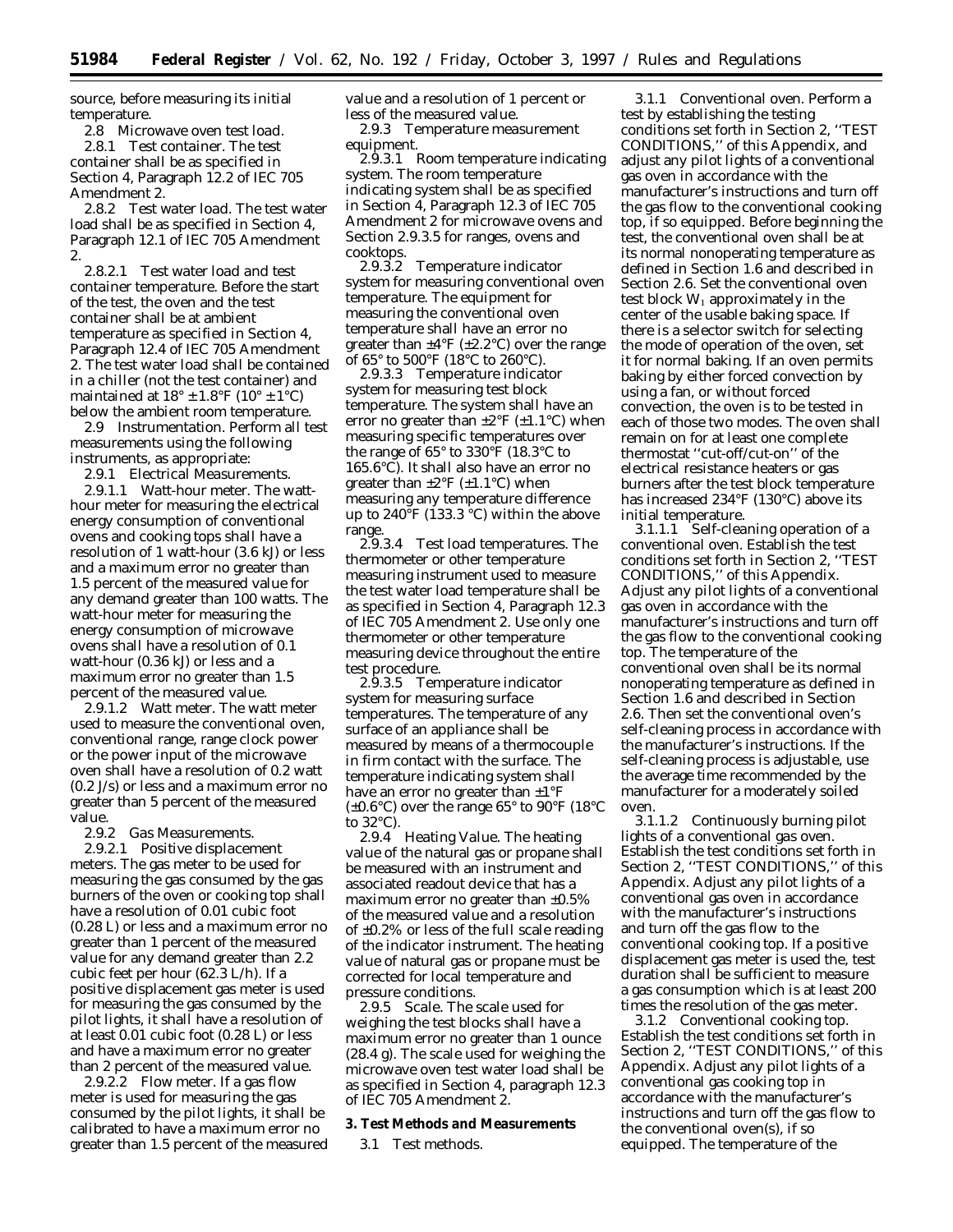conventional cooking top shall be its normal nonoperating temperature as defined in Section 1.6 and described in Section 2.6. Set the test block in the center of the surface unit under test. The small test block,  $W_2$ , shall be used on electric surface units of 7 inches (178 mm) or less in diameter. The large test block,  $W_3$ , shall be used on electric surface units over 7 inches (177.8 mm) in diameter and on all gas surface units. Turn on the surface unit under test and set its energy input rate to the maximum setting. When the test block reaches 144 °F (80 °C) above its initial test block temperature, immediately reduce the energy input rate to 25±5 percent of the maximum energy input rate. After 15±0.1 minutes at the reduced energy setting, turn off the surface unit under test.

3.1.2.1 *Continuously burning pilot lights of a conventional gas cooking top.* Establish the test conditions set forth in Section 2, ''TEST CONDITIONS,'' of this Appendix. Adjust any pilot lights of a conventional gas cooking top in accordance with the manufacturer's instructions and turn off the gas flow to the conventional oven(s). If a positive displacement gas meter is used, the test duration shall be sufficient to measure a gas consumption which is at least 200 times the resolution of the gas meter.

3.1.3 *Microwave oven.*

3.1.3.1 *Microwave oven test energy or power output.* Establish the testing conditions set forth in Section 2, ''TEST CONDITIONS,'' of this Appendix. Follow the test procedure as specified in Section 4, Paragraph 12.4 of IEC 705 Amendment 2.

3.2 *Test measurements.*

3.2.1 *Conventional oven test energy consumption.* If the oven thermostat controls the oven temperature without cycling on and off, measure the energy consumed, E<sub>O</sub>, when the temperature of the block reaches  $T_{\rm O}$  ( $T_{\rm O}$  is 234 °F (130) °C) above the initial block temperature,  $T_I$ ). If the oven thermostat operates by cycling on and off, make the following series of measurements: Measure the block temperature,  $T_A$ , and the energy consumed, E<sub>A</sub>, or volume of gas consumed,  $V_A$ , at the end of the last ''ON'' period of the conventional oven before the block reaches To. Measure the block temperature,  $T_B$ , and the energy consumed,  $E_B$ , or volume of gas consumed,  $V_{\text{B}}$ , at the beginning of the next ''ON'' period. Measure the block temperature,  $T_c$ , and the energy consumed,  $E_C$ , or volume of gas consumed,  $V_C$ , at the end of that "ON" period. Measure the block temperature,  $T_D$ , and the energy consumed,  $E_D$ , or volume of gas consumed,  $V_D$ , at the beginning of the following ''ON'' period.

Energy measurements for E<sub>O</sub>, E<sub>A</sub>, E<sub>B</sub>, E<sub>C</sub> and  $E_D$ , should be expressed in watthours (kJ) for conventional electric ovens and volume measurements for  $V_A$ ,  $V_{\rm B}$ ,  $V_{\rm C}$  and  $V_{\rm D}$  should be expressed in standard cubic feet (L) of gas for conventional gas ovens. For a gas oven, measure in watt-hours (kJ) any electrical energy,  $E_{IO}$ , consumed by an ignition device or other electrical components required for the operation of a conventional gas oven while heating the test block to  $T<sub>O</sub>$ . The energy consumed by a continuously operating clock that is an integral part of the timing or temperature control circuit and cannot be disconnected during the test may be subtracted from the oven test energy to obtain the test energy consumption,  $E_{O}$ or  $E_{IO}$ .

3.2.1.1 *Conventional oven average test energy consumption.* If the conventional oven permits baking by either forced convection or without forced convection and the oven thermostat does not cycle on and off, measure the energy consumed with the forced convection mode,  $(E<sub>O</sub>)<sub>1</sub>$ , and without the forced convection mode,  $(E<sub>O</sub>)<sub>2</sub>$ , when the temperature of the block reaches  $T_{\rm O}$  ( $T_{\rm O}$  is 234 °F (130 °C) above the initial block temperature,  $T_I$ ). If the conventional oven permits baking by either forced convection or without forced convection and the oven thermostat operates by cycling on and off, make the following series of measurements with and without the forced convection mode: Measure the block temperature,  $T_A$ , and the energy consumed, EA, or volume of gas consumed,  $V_A$ , at the end of the last ''ON'' period of the conventional oven before the block reaches  $T<sub>O</sub>$ . Measure the block temperature,  $T_B$ , and the energy consumed,  $E_B$ , or volume of gas consumed,  $V_B$ , at the beginning of the next ''ON'' period. Measure the block temperature,  $T_{C}$ , and the energy consumed,  $E_C$ , or volume of gas consumed,  $V_C$ , at the end of that "ON" period. Measure the block temperature,  $T_D$ , and the energy consumed,  $E_D$ , or volume of gas consumed,  $V_D$ , at the beginning of the following ''ON'' period. Energy measurements for  $E_O$ ,  $E_A$ ,  $E_B$ ,  $E_C$ and  $\widetilde{E}_D$  should be expressed in watthours (kJ) for conventional electric ovens and volume measurements for  $V_A$ ,  $V_{B}$ ,  $V_{C}$  and  $V_{D}$  should be expressed in standard cubic feet (L) of gas for conventional gas ovens. For a gas oven that can be operated with or without forced convection, measure in watthours (kJ) any electrical energy consumed by an ignition device or other electrical components required for the operation of a conventional gas oven

while heating the test block to  $T<sub>O</sub>$  using the forced convection mode,  $(E_{IO})_1$ , and without using the forced convection mode,  $(E_{IO})_2$ . The energy consumed by a continuously operating clock that is an integral part of the timing or temperature control circuit and cannot be disconnected during the test may be subtracted from the oven test energy to obtain the test energy consumption,  $(E<sub>O</sub>)<sub>1</sub>$  and  $(E<sub>O</sub>)<sub>2</sub>$  or  $(E<sub>IO</sub>)<sub>1</sub>$  and  $(E<sub>IO</sub>)<sub>2</sub>$ .

3.2.1.2 *Energy consumption of selfcleaning operation.* Measure the energy consumption,  $E_s$ , in watt-hours (kJ) of electricity or the volume of gas consumption,  $V_s$ , in standard cubic feet (L) during the self-cleaning test set forth in Section 3.1.1.1. For a gas oven, also measure in watt-hours (kJ) any electrical energy, E<sub>IS</sub>, consumed by ignition devices or other electrical components required during the self-cleaning test. The energy consumed by a continuously operating clock that is an integral part of the timing or temperature control circuit and cannot be disconnected during the test may be subtracted from the self-cleaning test energy to obtain the energy consumption,  $\overline{E}_S$  or  $E_{IS}$ 

3.2.1.3 *Gas consumption of continuously burning pilot lights.* Measure the gas consumption of the pilot lights,  $V_{OP}$ , in standard cubic feet (L) of gas and the test duration,  $t_{OP}$ , in hours for the test set forth in Section 3.1.1.2. If a gas flow rate meter is used, measure the flow rate,  $Q_{OP}$ , in standard cubic feet per hour (L/h).

3.2.1.4 *Clock power.* If the conventional oven or conventional range includes an electric clock which is on continuously, and the power rating in watts (J/s) of this feature is not known, measure the clock power,  $P_{CL}$ , in watts (J/s.) The power rating or measurement of continuously operating clocks, that are an integral part of the timing or temperature control circuits and cannot be disconnected during testing, shall be multiplied by the applicable test period to calculate the clock energy consumption, in watthours (kJ), during a test. The energy consumed by the clock during the test may then be subtracted from the test energy to obtain the specified test energy consumption value.

3.2.2 *Conventional surface unit test energy consumption.* For the surface unit under test, measure the energy consumption,  $E_{CT}$ , in watt-hours (kJ) of electricity or the volume of gas consumption,  $V_{CT}$ , in standard cubic feet (L) of gas and the test block temperature,  $T_{CT}$ , at the end of the 15 minute (reduced input setting) test interval for the test specified in Section 3.1.2 and the total time,  $t_{CT}$ , in hours, that the unit is under test. Measure any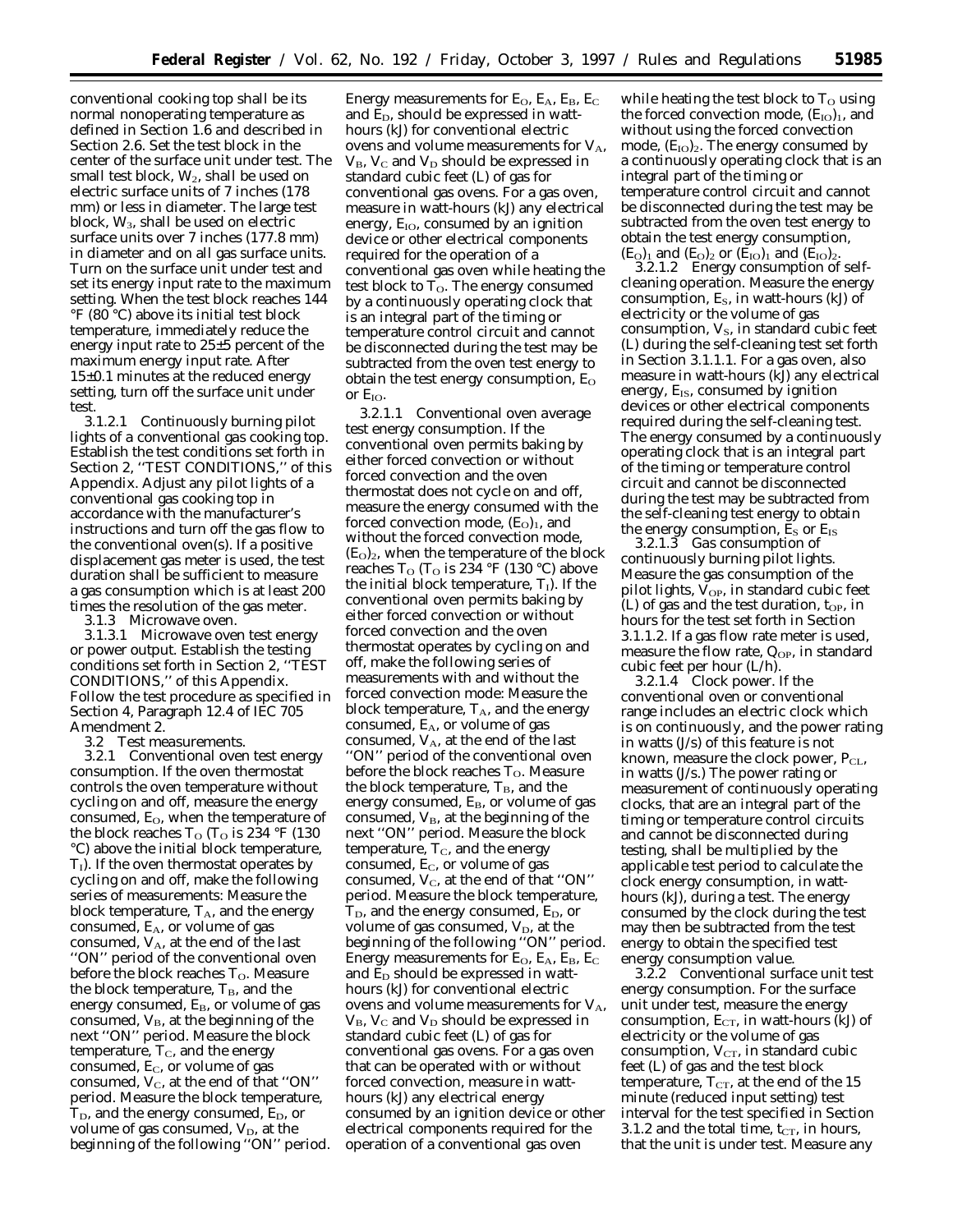electrical energy,  $E_{IC}$ , consumed by an ignition device of a gas heating element in watt-hours (kJ). The energy consumed by a continuously operating clock that is an integral part of the timing or temperature control circuit and cannot be disconnected during the test may be subtracted from the cooktop test energy to obtain the test energy consumption,  $E_{CT}$  or  $E_{IC}$ .<br>3.2.2.1

3.2.2.1 *Gas consumption of continuously burning pilot lights.* If the conventional gas cooking top under test has one or more continuously burning pilot lights, measure the gas consumed during the test by the pilot lights,  $V_{CP}$ , in standard cubic feet (L) of gas, and the test duration,  $t_{CP}$ , in hours as specified in Section 3.1.2.1. If a gas flow rate meter is used, measure the flow rate, QCP, in standard cubic feet per hour (L/ h).

3.2.3 *Microwave oven test energy consumption and power input.* Measurements are to be made as specified in Section 4, Paragraphs 12.4 and 13 of IEC 705 and Amendment 2. Measure the electrical input energy,  $E_M$ , in watt-hours (kJ) consumed by the microwave oven during the test. Repeat the tests three times unless the power output value resulting from the second measurement is within 1.5% of the value obtained from the first measurement as stated in Section 4, Paragraphs 12.6 of IEC 705 Amendment 2. (See 10 CFR 430.22.)

3.3 *Recorded values.*

3.3.1 Record the test room temperature,  $T_R$ , at the start and end of each range, oven or cooktop test, as determined in Section 2.5.

3.3.2 Record measured test block weights  $W_1$ ,  $W_2$ , and  $W_3$  in pounds (kg). 3.3.3 Record the initial temperature,

 $T_1$ , of the test block under test.

3.3.4 For a conventional oven with a thermostat which operates by cycling on and off, record the conventional oven test measurements  $T_A$ ,  $E_A$ ,  $T_B$ ,  $E_B$ ,  $T_C$ ,  $E_C$ ,  $T_D$ , and  $E_D$  for conventional electric ovens or  $T_A$ ,  $V_A$ ,  $T_B$ ,  $V_B$ ,  $T_C$ ,  $V_C$ ,  $T_D$ , and  $V_D$  for conventional gas ovens. If the thermostat controls the oven temperature without cycling on and off, record  $E<sub>O</sub>$ . For a gas oven which also uses electrical energy for the ignition or operation of the oven, also record  $E_{IO}$ .

3.3.5 For a conventional oven that can be operated with or without forced convection and the oven thermostat controls the oven temperature without cycling on and off, measure the energy consumed with the forced convection mode,  $(E<sub>O</sub>)<sub>1</sub>$ , and without the forced convection mode,  $(E_0)_2$ . If the conventional oven operates with or without forced convection and the thermostat controls the oven temperature by cycling on and off, record the conventional oven test measurements  $T_A$ ,  $E_A$ ,  $T_B$ ,  $E_B$ ,  $T_C$ ,  $E_C$ ,  $T_D$ , and  $E_D$  for conventional electric ovens or  $T_A$ ,  $V_A$ ,  $T_B$ ,  $V_B$ ,  $T_C$ ,  $V_C$ ,  $T_D$ , and  $V<sub>D</sub>$  for conventional gas ovens. For a gas oven that can be operated with or without forced convection, measure any electrical energy consumed by an ignition device or other electrical components used during the forced convection mode,  $(E_{IO})_1$ , and without using the forced convection mode,  $(E_{IO})_2.$ 

3.3.6 Record the measured energy consumption,  $E_s$ , or gas consumption,  $V<sub>S</sub>$ , and for a gas oven, any electrical energy,  $E_{IS}$ , for the test of the selfcleaning operation of a conventional oven.

3.3.7 Record the gas flow rate,  $Q_{OP}$ ; or the gas consumption,  $V_{OP}$ , and the elapsed time,  $t_{OP}$ , that any continuously

$$
E_{\rm O} = E_{\rm AB} + \left[ \left( \frac{T_{\rm O} - T_{\rm AB}}{T_{\rm CD} - T_{\rm AB}} \right) \times (E_{\rm CD} - E_{\rm AB}) \right]
$$

burning pilot lights of a conventional oven are under test.

3.3.8 Record the clock power measurement or rating,  $P_{CL}$ , in watts  $(J/$ s), except for microwave oven tests.

3.3.9 For the surface unit under test, record the electric energy consumption,  $E_{CT}$ , or the gas volume consumption,  $V_{CT}$ , the final test block temperature,  $T_{CT}$ , the total test time,  $t_{CT}$ . For a gas cooking top which uses electrical energy for ignition of the burners, also record E<sub>IC</sub>.

3.3.10 Record the gas flow rate,  $Q_{CP}$ ; or the gas consumption,  $V_{CP}$ , and the elapsed time,  $t_{CP}$ , that any continuously burning pilot lights of a conventional gas cooking top are under test.

3.3.11 Record the heating value,  $H_n$ , as determined in Section 2.2.2.2 for the natural gas supply.

3.3.12 Record the heating value,  $H_p$ , as determined in Section 2.2.2.3 for the propane supply.

3.3.13 Record the electrical input energy and power input,  $E_M$  and  $P_M$ , for the microwave oven test; the initial and final temperature,  $T_1$  and  $T_2$ , of the test water load; the mass of the test container before filling with the test water load and the mass of the test water load,  $M_C$  and  $M_W$  respectively; and the measured room temperature,  $T_0$ ; as determined in Section 3.2.3.

## **4. Calculation of Derived Results From Test Measurements**

#### 4.1 *Conventional oven.*

4.1.1 *Test energy consumption.* For a conventional oven with a thermostat which operates by cycling on and off, calculate the test energy consumption, EO, expressed in watt-hours ( kJ) for electric ovens and in Btu's (kJ) for gas ovens, and defined as:

for electric ovens, and,

$$
E_{\rm O} = (V_{AB} \times H) + \left[ \left( \frac{T_{\rm O} - T_{AB}}{T_{\rm CD} - T_{AB}} \right) \times (V_{\rm CD} - V_{AB}) \times H \right]
$$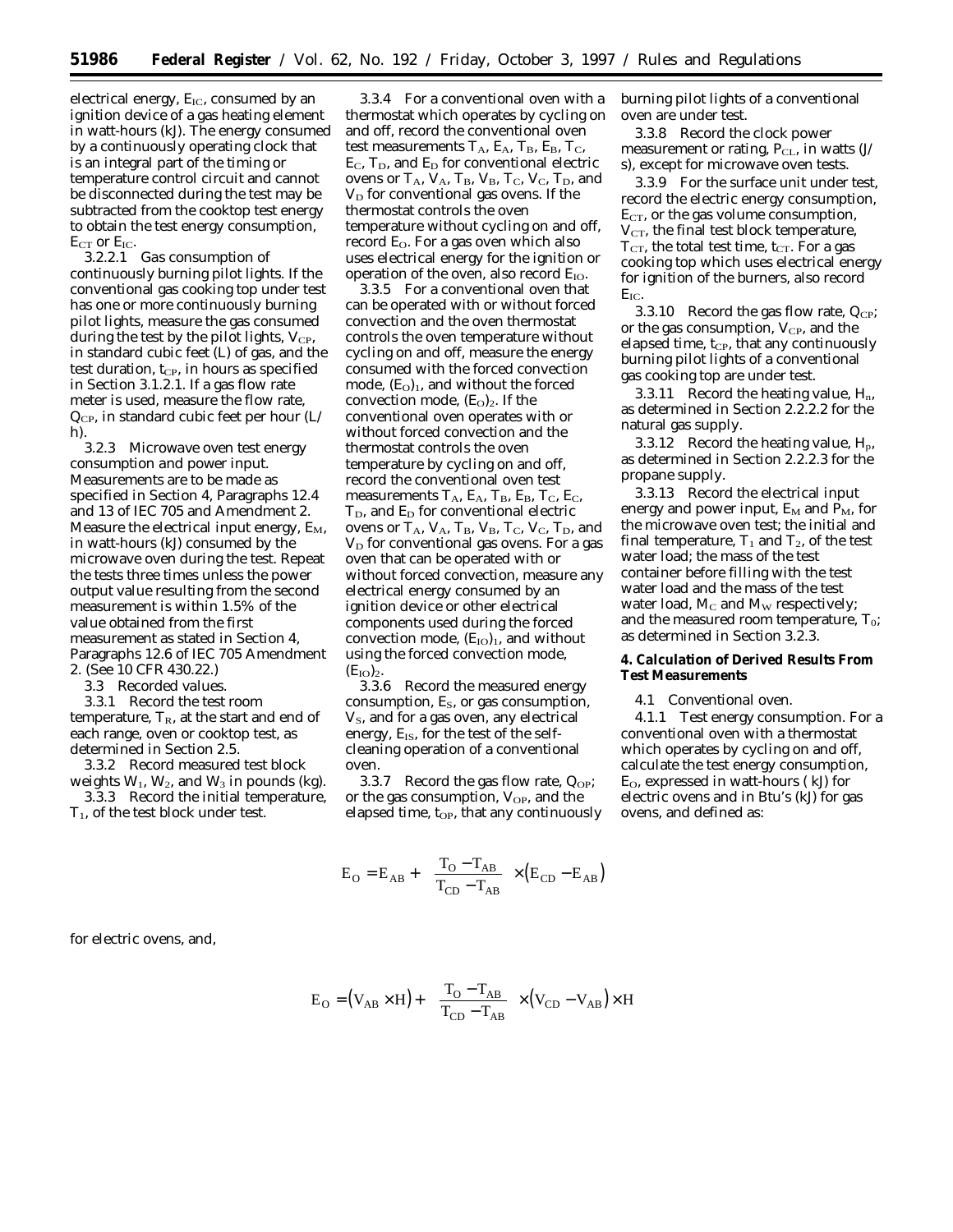For gas ovens Where:

 $H =$  either  $H_n$  or  $H_p$ , the heating value of the gas used in the test as specified in Section 2.2.2.2 and Section 2.2.2.3, expressed in Btu's per standard cubic foot (kJ/L).

 $T_{\rm O} = 234 \, {\rm eF}$  (130°C) plus the initial test block temperature.

and,

$$
E_{AB} = \frac{(E_A + E_B)}{2}, \quad E_{CD} = \frac{(E_C + E_D)}{2}
$$

$$
V_{AB} = \frac{(V_A + V_B)}{2}, \quad V_{CD} = \frac{(V_C + V_D)}{2}
$$

$$
T_{AB} = \frac{(T_A + T_B)}{2}, \quad T_{CD} = \frac{(T_C + T_D)}{2}
$$

Where:

- $T_A$  = block temperature in  ${}^{\circ}$ F ( ${}^{\circ}$ C) at the end of the last ''ON'' period of the conventional oven before the test block reaches To.
- $T_B$  = block temperature in  ${}^{\circ}F$  ( ${}^{\circ}C$ ) at the beginning of the ''ON'' period following the measurement of  $T_A$
- $T_C$  = block temperature in °F (°C) at the end of the ''ON'' period which starts with  $\rm T_{\rm B}.$
- $T_D$  = block temperature in °F (°C) at the beginning of the ''ON'' period which follows the measurement of  $T_{C}$ .
- $E_A$  = electric energy consumed in Wh (kJ) at the end of the last ''ON'' period before the test block reaches  $\rm T_{O}.$
- $E_B$  = electric energy consumed in Wh (kJ) at the beginning of the ''ON'' period following the measurement of  $T_A$ .
- $E_C$  = electric energy consumed in Wh (kJ) at the end of the ''ON'' period which starts with  $T_B$ .
- $E_D$  = electric energy consumed in Wh (kJ) at the beginning of the ''ON'' period which follows the measurement of  $T_{C}$ .
- $V_A$  = volume of gas consumed in standard cubic feet (L) at the end of the last ''ON'' period before the test block reaches  $T<sub>O</sub>$ .
- $V_B$  = volume of gas consumed in standard cubic feet (L) at the beginning of the ''ON'' period following the measurement of  $T_A$ .
- $V<sub>C</sub>$  = volume of gas consumed in standard cubic feet (L) at the end of the ''ON'' period which starts with  $T_B$ .
- $V_D$  = volume of gas consumed in standard cubic feet (L) at the beginning of the ''ON'' period which follows the measurement of  $T_{C}$ .

The energy consumed by a continuously operating clock that cannot be disconnected during the test may be subtracted from the oven test energy to obtain the oven test energy consumption, E<sub>O</sub>.

4.1.1.1 *Average test energy consumption.* If the conventional oven can be operated with or without forced convection, determine the average test energy consumption,  $E_{\rm O}$  and  $E_{\rm IO}$ , in watt-hours (kJ) for electric ovens and Btu's (kJ) for gas ovens using the following equations:

$$
E_O = \frac{(E_O)_1 + (E_O)_2}{2}
$$

$$
E_{IO} = \frac{(E_{IO})_1 + (E_{IO})_2}{2}
$$

Where:

- $(E<sub>O</sub>)<sub>1</sub>$ =test energy consumption using the forced convection mode in watthours (kJ) for electric ovens and in Btu's (kJ) for gas ovens as measured in Section 3.2.1.1.
- $(E<sub>O</sub>)<sub>2</sub>$ =test energy consumption without using the forced convection mode in watt-hours (kJ) for electric ovens and in Btu's (kJ) for gas ovens as measured in Section 3.2.1.1.
- $(E_{IO})_1$ =electrical energy consumption in watt-hours (kJ) of a gas oven in forced convection mode as measured in Section 3.2.1.1.  $(E_{\text{IO}})_{2}$ =electrical energy consumption in watt-hours (kJ) of a gas oven without using the forced convection mode as measured in Section 3.2.1.1.

The energy consumed by a continuously operating clock that cannot be disconnected during the test may be subtracted from the oven test energy to obtain the average test energy consumption  $E_{O}$  and  $E_{IO}$ .

4.1.2 *Conventional oven annual energy consumption.*

4.1.2.1. *Annual cooking energy consumption.*

4.1.2.1.1. *Annual primary energy consumption.* Calculate the annual primary energy consumption for cooking,  $E_{CO}$ , expressed in kilowatthours (kJ) per year for electric ovens and in Btu's (kJ) per year for gas ovens, and defined as:

$$
E_{CO} = \frac{E_O \times K_e \times O_O}{W_1 \times C_p \times T_S}
$$
 for electric ovens,

Where:

- $E_0$ =test energy consumption as measured in Section 3.2.1 or as calculated in Section 4.1.1 or Section 4.1.1.1.
- $K_e = 3.412$  Btu/Wh (3.6 kJ/Wh,) conversion factor of watt-hours to Btu's.
- O O=29.3 kWh (105,480 kJ) per year, annual useful cooking energy output of conventional electric oven.
- $\rm W$   $_{\rm I}$  =measured weight of test block in pounds (kg).
- C <sub>p</sub>=0.23 Btu/lb-°F (0.96 kJ/kg •°C), specific heat of test block.
- T  $s=234^\circ F$  (130°C), temperature rise of test block.

$$
E_{\text{CO}} = \frac{E_{\text{O}} \times O_{\text{O}}}{W_1 \times C_p \times T_S}
$$
 for gas ovens,

Where:

- $E<sub>O</sub>$ =test energy consumption as measured in Section 3.2.1. or as calculated in Section 4.1.1 or Section 4.1.1.1.
- $O<sub>O</sub>=88.8$  kBtu (93,684 kJ) per year, annual useful cooking energy output of conventional gas oven.
- $W_1$ ,  $C_p$  and  $T_s$  are the same as defined above.

4.1.2.1.2 *Annual secondary energy consumption for cooking of gas ovens.* Calculate the annual secondary energy consumption for cooking,  $E_{SO}$ , expressed in kilowatt-hours (kJ) per year and defined as:

$$
E_{SO} = \frac{E_{IO} \times K_e \times O_O}{W_1 \times C_p \times T_S},
$$

Where:

- $E_{IO}$ =electrical test energy consumption as measured in Section 3.2.1 or as calculated in Section 4.1.1.1.
- $O<sub>O</sub>=29.3$  kWh (105,480 kJ) per year, annual useful cooking energy output.
- $K_e$ ,  $W_1$ ,  $C_p$ , and  $T_s$  are as defined in Section 4.1.2.1.1.

4.1.2.2 *Annual energy consumption of any continuously burning pilot lights.* Calculate the annual energy consumption of any continuously burning pilot lights, E<sub>PO</sub>, expressed in Btu's (kJ) per year and defined as:

 $E_{PO}=Q_{OP}\times H\times (A-B),$ 

or,

$$
E_{PO} = \frac{V_{OP}}{t_{OP}} \times H \times (A - B)
$$

Where:

- $Q_{OP}$ =pilot gas flow rate in standard cubic feet per hour (L/h), as measured in Section 3.2.1.3.
- $V_{OP}$ =standard cubic feet (L) of gas consumed by any continuously burning pilot lights, as measured in Section 3.2.1.3.
- $t_{OP}$ =elapsed test time in hours for any continuously burning pilot lights tested, as measured in Section 3.2.1.3.
- $H=H_n$  or  $H_p$ , the heating value of the gas used in the test as specified in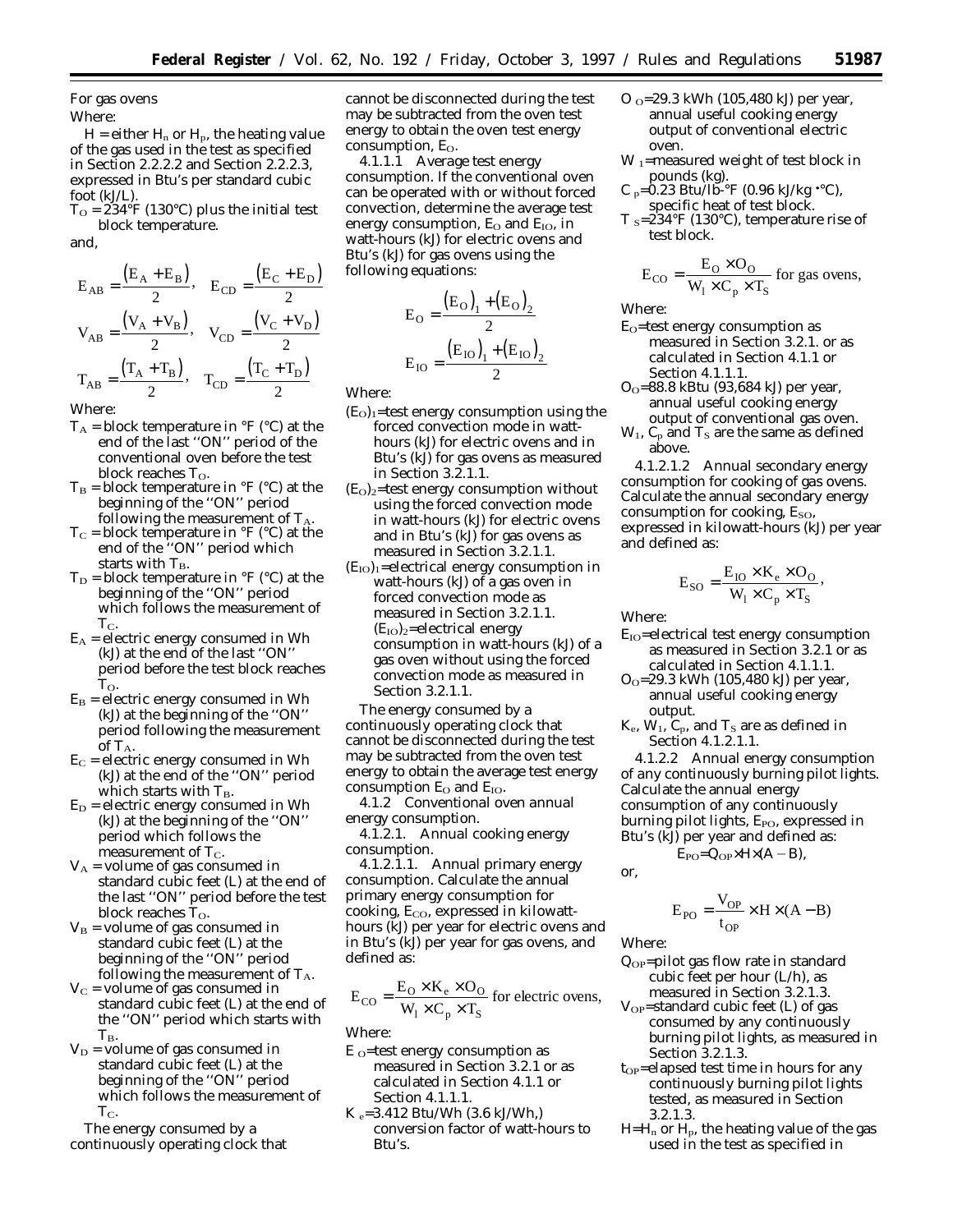Section 2.2.2.2 and Section 2.2.2.3 in Btu's per standard cubic foot (kJ/ L).

A=8,760, number of hours in a year.

B=300, number of hours per year any continuously burning pilot lights contribute to the heating of an oven for cooking food.

4.1.2.3 *Annual conventional oven self-cleaning energy.*

4.1.2.3.1 *Annual primary energy consumption.* Calculate the annual primary energy consumption for conventional oven self-cleaning operations,  $E_{SC}$ , expressed in kilowatthours (kJ) per year for electric ovens and in Btu's (kJ) for gas ovens, and defined as:

 $E_{SC} = E_S \times S_e \times K$ , for electric ovens,

Where:

- $E<sub>S</sub>=$ energy consumption in watt-hours, as measured in Section 3.2.1.2.
- $S_e$ =4, average number of times a selfcleaning operation of a conventional electric oven is used per year.

K=0.001 kWh/Wh conversion factor for watt-hours to kilowatt-hours.

or

 $E_{SC} = V_s \times H \times S_g$ , for gas ovens,

Where:

- $V<sub>S</sub> = gas consumption in standard cubic$ feet (L), as measured in Section 3.2.1.2.
- $H=H_n$  or  $H_p$ , the heating value of the gas used in the test as specified in Section 2.2.2.2 and Section 2.2.2.3 in Btu's per standard cubic foot (kJ/ L).
- $S_g=4$ , average number of times a selfcleaning operation of a conventional gas oven is used per year.

The energy consumed by a continuously operating clock that cannot be disconnected during the selfcleaning test procedure may be subtracted from the test energy to obtain the test energy consumption,  $E_{SC}$ .

4.1.2.3.2 *Annual secondary energy consumption for self-cleaning operation of gas ovens.* Calculate the annual secondary energy consumption for selfcleaning operations of a gas oven,  $E_{SS}$ , expressed in kilowatt-hours (kJ) per year and defined as:

 $E_{SS} = E_{IS}$  x  $S_g$  x K,

Where:

- $E<sub>IS</sub>=electrical energy consumed during$ the self-cleaning operation of a conventional gas oven, as measured in Section 3.2.1.2.
- $S_g=4$ , average number of times a selfcleaning operation of a conventional gas oven is used per year.

K=0.001 kWh/Wh conversion factor for watt-hours to kilowatt-hours.

4.1.2.4 *Annual clock energy consumption.* Calculate the annual energy consumption of any constantly operating electric clock, E<sub>CL</sub>, expressed in kilowatt-hours (kJ) per year and defined as:

 $E_{CL} = P_{CL} \times A \times K$ ,

Where:

- $P_{CL}$ =power rating of clock which is on continuously, in watts, as measured in Section 3.2.1.4.
- A=8,760, number of hours in a year.
- K=0.001 kWh/Wh conversion factor for watt-hours to kilowatt-hours.

4.1.2.5 *Total annual energy consumption of a single conventional oven.*

4.1.2.5.1 *Conventional electric oven energy consumption.* Calculate the total annual energy consumption of a conventional electric oven,  $E_{AO}$ , expressed in kilowatt-hours (kJ) per year and defined as:

 $E_{AO}=E_{CO}+E_{SC}+E_{CL}$ 

Where:

 $E_{CO}$ =annual primary cooking energy consumption as determined in Section 4.1.2.1.1.

 $E_{SC}$ =annual primary self-cleaning energy consumption as determined in Section 4.1.2.3.1.

 $E<sub>CL</sub>$ =annual clock energy consumption as determined in Section 4.1.2.4.

4.1.2.5.2 *Conventional gas oven energy consumption.* Calculate the total annual gas energy consumption of a conventional gas oven, E<sub>AOG</sub>, expressed in Btu's (kJ) per year and defined as:  $E_{AOG}=E_{CO}+E_{SC}+E_{PO}$ 

Where:

- $E_{CO}$ =annual primary cooking energy consumption as determined in Section 4.1.2.1.1.
- $E_{PO}$ =annual pilot light energy consumption as determined in Section 4.1.2.2.
- $E_{SC}$ =annual primary self-cleaning energy consumption as determined in Section 4.1.2.3.1.

If the conventional gas oven uses electrical energy, calculate the total annual electrical energy consumption, EAOE, expressed in kilowatt-hours (kJ) per year and defined as:

 $E_{AOE}=E_{SO}+E_{SS}+E_{CL}$ 

Where:

- $E<sub>SO</sub>$ =annual secondary cooking energy consumption as determined in Section 4.1.2.1.2.
- ESS=annual secondary self-cleaning energy consumption as determined in Section 4.1.2.3.2.
- $E<sub>CI</sub>$ =annual clock energy consumption as determined in Section 4.1.2.4.

4.1.2.6. *Total annual energy consumption of multiple conventional ovens.* If the cooking appliance includes more than one conventional oven, calculate the total annual energy consumption of the conventional ovens using the following equations:

4.1.2.6.1 *Conventional electric oven energy consumption.* Calculate the total annual energy consumption, ETO, in kilowatt-hours (kJ) per year and defined as:

 $E_{TO} = E_{ACO} + E_{ASC} + E_{CL}$ Where:

$$
E_{ACO} = \frac{1}{n} \sum_{i=1}^{n} (E_{CO})_i,
$$

is the average annual primary energy consumption for cooking, and where:

n = number of conventional ovens in the basic model.

 $E_{CO}$  = annual primary energy consumption for cooking as determined in Section 4.1.2.1.1.

$$
E_{\text{ASC}} = \frac{1}{n} \sum_{i=1}^{n} (E_{\text{SC}})_i,
$$

average annual self-cleaning energy consumption,

Where:

- n = number of self-cleaning conventional ovens in the basic model.
- $E_{SC}$  = annual primary self-cleaning energy consumption as determined according to Section 4.1.2.3.1.
- $E<sub>CL</sub> = clock energy consumption as$ determined according to Section 4.1.2.4.
- 4.1.2.6.2 *Conventional gas oven energy consumption.* Calculate the total annual gas energy consumption,  $E_{\text{TOG}}$ , in Btu's (kJ) per year and defined as:

 $E_{TOG} = E_{ACO} + E_{ASC} + E_{TPO}$ 

Where:

 $E_{ACO}$  = average annual primary energy consumption for cooking in Btu's (kJ) per year and is calculated as:

$$
E_{ACO} = \frac{1}{n} \sum_{i=1}^{n} (E_{CO})_i,
$$

Where:

- n = number of conventional ovens in the basic model.
- $E_{CO}$  = annual primary energy consumption for cooking as determined in Section 4.1.2.1.1.

and,

 $E_{\text{ASC}}$  = average annual self-cleaning energy consumption in Btu's (kJ) per year and is calculated as: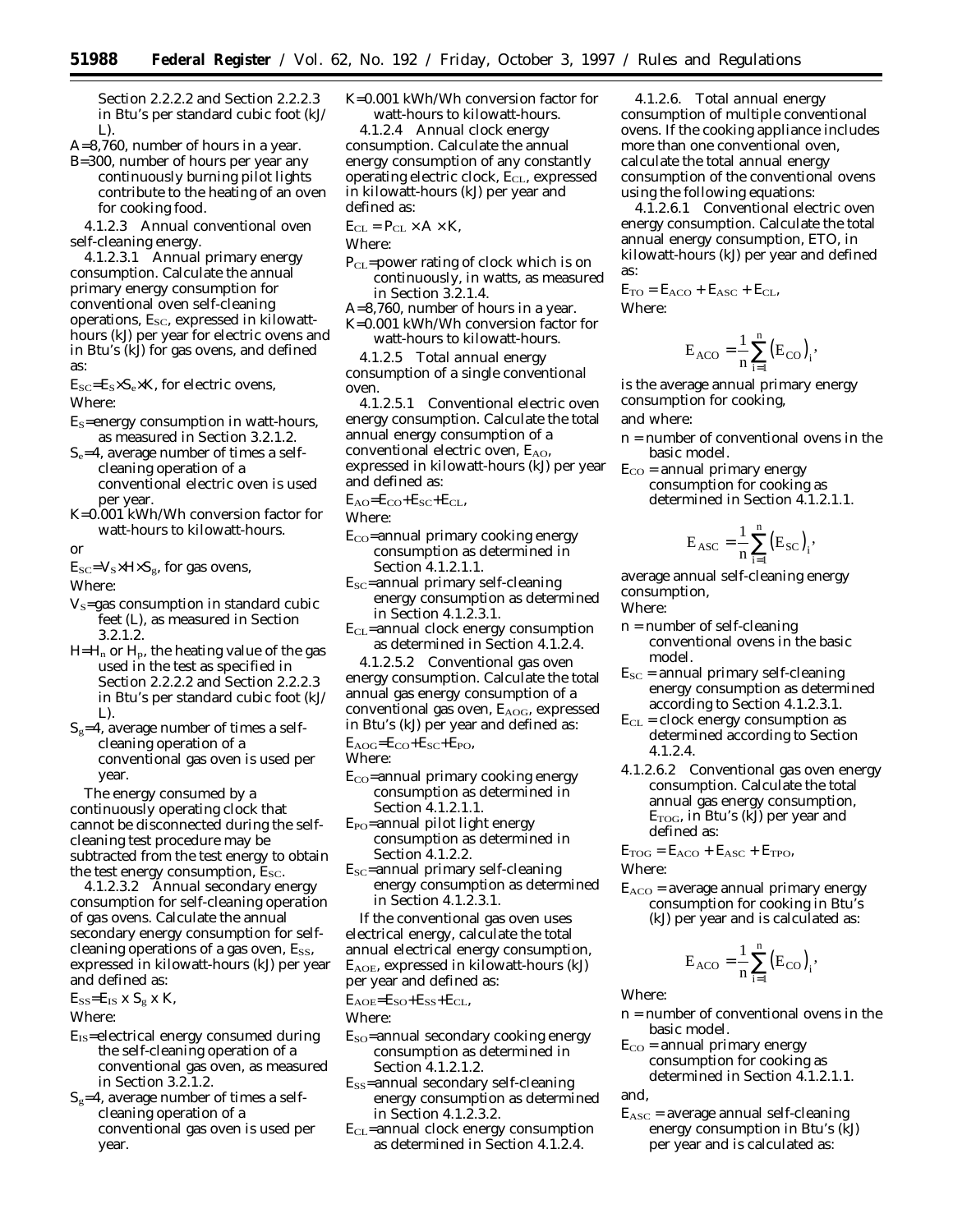$$
E_{\rm ASC} = \frac{1}{n} \sum_{i=1}^n \bigl(E_{\rm SC}\bigr)_i,
$$

Where:

- n = number of self-cleaning conventional ovens in the basic model.
- $E_{SC}$  = annual primary self-cleaning energy consumption as determined according to Section 4.1.2.3.1.

$$
E_{\text{TPO}} = \sum_{i=1}^n \bigl(E_{\text{PO}}\bigr)_i,
$$

total energy consumption of any pilot lights,

Where:

- $E_{PO}$  = annual energy consumption of any continuously burning pilot lights determined according to Section 4.1.2.2.
- n = number of pilot lights in the basic model.

If the oven also uses electrical energy, calculate the total annual electrical energy consumption,  $E_{TOE}$ , in kilowatthours (kJ) per year and defined as:

 $E_{\text{TOE}} = E_{\text{ASO}} + E_{\text{AAS}} + E_{\text{CL}}$ Where:

$$
E_{ASO}=\frac{1}{n}\sum_{i=1}^n\bigl(E_{SO}\bigr)_i,
$$

is the average annual secondary energy consumption for cooking,

Where:

- n=number of conventional ovens in the basic model.
- ESO=annual secondary energy consumption for cooking of gas ovens as determined in Section 4.1.2.1.2.

$$
E_{\text{AAS}} = \frac{1}{n} \sum_{i=1}^{n} (E_{SS})_i,
$$

is the average annual secondary selfcleaning energy consumption, Where:

- n=number of self-cleaning ovens in the basic model.
- ESS=annual secondary self-cleaning energy consumption of gas ovens as determined in Section 4.1.2.3.2.
- $E<sub>CL</sub>$ =annual clock energy consumption as determined in Section 4.1.2.4.

4.1.3 *Conventional oven cooking efficiency.*

4.1.3.1 *Single conventional oven.* Calculate the conventional oven cooking efficiency,  $Eff<sub>AO</sub>$ , using the following equations:

For electric ovens:

$$
Eff_{AO} = \frac{W_1 \times C_p \times T_S}{E_O \times K_e},
$$

and, 
$$
For \, gas \, over
$$

For gas ovens:

$$
Eff_{AO} = \frac{W_1 \times C_p \times T_S}{E_O + (E_{IO} \times K_e)},
$$

Where:

- $W_1$ =measured weight of test block in pounds (kg).
- $C_p = 0.23$  Btu/lb-°F (0.96 kJ/kg• °C), specific heat of test block.
- $T_S = 234$ °F (130°C), temperature rise of test block.
- $E<sub>O</sub>$ =test energy consumption as measured in Section 3.2.1 or calculated in Section 4.1.1 or Section 4.1.1.1.
- $K_e = 3.412$  Btu/Wh (3.6 kJ/Wh), conversion factor for watt-hours to Btu's.
- $E_{IO}$ =electrical test energy consumption according to Section 3.2.1 or as calculated in Section 4.1.1.1.

4.1.3.2 *Multiple conventional ovens.* If the cooking appliance includes more than one conventional oven, calculate the cooking efficiency for all of the conventional ovens in the appliance,  $Eff<sub>TO</sub>$ , using the following equation:

$$
Eff_{TO} = \frac{n}{\sum_{i=1}^{n} \left(\frac{1}{Eff_{AO}}\right)^{i}},
$$

Where:

- n=number of conventional ovens in the cooking appliance.
- Eff<sub>AO</sub>=cooking efficiency of each oven determined according to Section 4.1.3.1.

4.1.4 *Conventional oven energy factor.* Calculate the energy factor, or the ratio of useful cooking energy output to the total energy input,  $R<sub>O</sub>$ , using the following equations:

$$
R_O = \frac{O_O}{E_{AO}},
$$

For electric ovens,

Where:

- $O<sub>O</sub>=29.3$  kWh (105,480 kJ) per year, annual useful cooking energy output.
- $E_{AO}$ =total annual energy consumption for electric ovens as determined in Section 4.1.2.5.1.

For gas ovens:

$$
R_{\rm O} = \frac{O_{\rm O}}{E_{\rm AOG} + (E_{\rm AOE} \times K_{\rm e})},
$$

Where:

- $O_0$ =88.8 kBtu (93,684 kJ) per year, annual useful cooking energy output.
- $E_{AOG}$ =total annual gas energy consumption for conventional gas

ovens as determined in Section 4.1.2.5.2.

- EAOE=total annual electrical energy consumption for conventional gas ovens as determined in Section 4.1.2.5.2.
- $K_e = 3,412$  Btu/kWh (3,600 kJ/kWh), conversion factor for kilowatt-hours to Btu's.
	- 4.2 *Conventional cooking top*
- 4.2.1 *Conventional cooking top cooking efficiency*

4.2.1.1 *Electric surface unit cooking efficiency.* Calculate the cooking efficiency, Eff<sub>SU</sub>, of the electric surface unit under test, defined as:

$$
Eff_{SU} = W \times C_p \times \left(\frac{T_{SU}}{K_e \times E_{CT}}\right)
$$

Where:

- W=measured weight of test block,  $W_2$  or W3, expressed in pounds (kg).
- $C_p=0.23 \text{ Btu/lb-}°F (0.96 \text{ kJ/kg}° ^\circC),$ specific heat of test block.
- $T_{\rm SU}$ =temperature rise of the test block: final test block temperature,  $T_{CT}$ , as determined in Section 3.2.2, minus the initial test block temperature,  $T<sub>I</sub>$ , expressed in  ${}^{\circ}$ F ( ${}^{\circ}$ C) as determined in Section 2.7.5.
- $K_e = 3.412$  Btu/Wh (3.6 kJ/Wh), conversion factor of watt-hours to Btu's.
- $E<sub>CT</sub>=$  measured energy consumption, as determined according to Section 3.2.2, expressed in watt-hours (kJ).

The energy consumed by a continuously operating clock that cannot be disconnected during the cooktop test may be subtracted from the energy consumption,  $E_{CT}$ , as determined in Section 3.2.2.

4.2.1.2 *Gas surface unit cooking efficiency*. Calculate the cooking efficiency, Eff<sub>SU</sub>, of the gas surface unit under test, defined as:

$$
\text{Eff}_{\text{SU}} = \frac{W_3 \times C_{\text{P}} \times T_{\text{SU}}}{E},
$$

Where:

- W3=measured weight of test block as measured in Section 3.3.2, expressed in pounds (kg).
- $C_p$  and  $T_{SU}$  are the same as defined in Section 4.2.1.1.

and,

$$
E=[V_{CT} - V_{CP} \times H] + (E_{IC} \times K_e),
$$

Where:

- $V_{CT}$ =total gas consumption in standard cubic feet (L) for the gas surface unit test as measured in Section 3.2.2.
- $E_{IC}$ =electrical energy consumed in watthours (kJ) by an ignition device of a gas surface unit as measured in Section 3.2.2.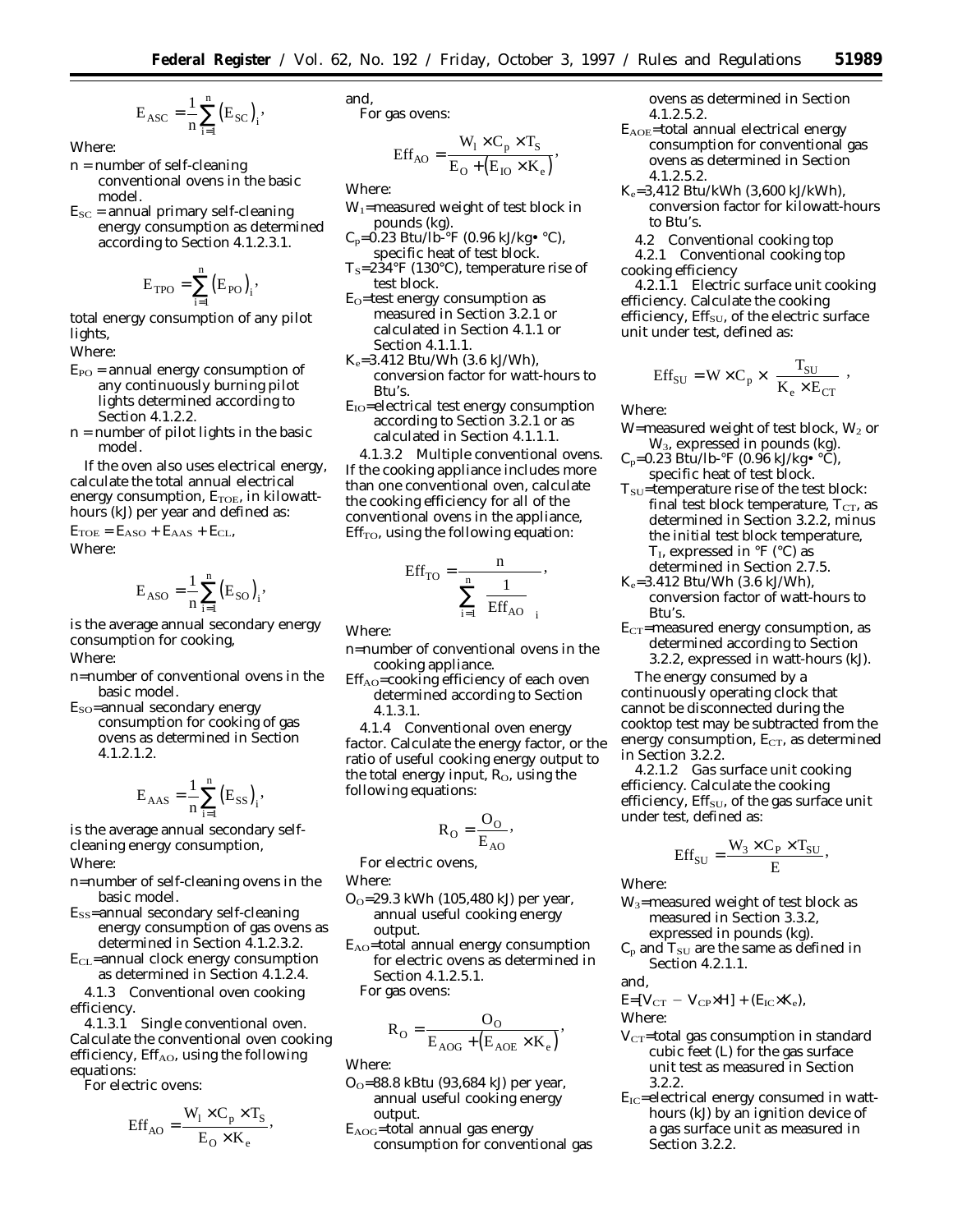$K_e = 3.412$  Btu/Wh  $(3.6 \text{ kJ/Wh})$ , conversion factor of watt-hours to Btu's.

H=either  $H_n$  or  $H_p$ , the heating value of the gas used in the test as specified in Section 2.2.2.2 and Section 2.2.2.3, expressed in Btu's per standard cubic foot (kJ/L) of gas.

V<sub>CP</sub>=Q<sub>CP</sub>×t<sub>CT</sub>, pilot consumption, in standard cubic feet (L), during unit test,

Where:

 $t<sub>CT</sub>$ =the elapsed test time as defined in Section 3.2.2.

and

$$
Q_{CP} = \frac{V_{CP}}{t_{CP}},
$$

(pilot flow in standard cubic feet per hour)

Where:

- $V_{CP}$ =any pilot lights gas consumption defined in Section 3.2.2.1.
- $t_{CP}$ =elapsed time of the cooking top pilot lights test as defined in Section 3.2.2.1.

4.2.1.3 *Conventional cooking top cooking efficiency*. Calculate the conventional cooking top cooking efficiency, Eff $_{CT}$ , using the following equation:

$$
Eff_{CT} = \frac{1}{n} \sum_{i=1}^{n} (Eff_{SU})_i,
$$

Where:

- n=number of surface units in the cooking top.
- $Eff<sub>SU</sub>=$ the efficiency of each of the surface units, as determined according to Section 4.2.1.1 or Section 4.2.1.2.

4.2.2 *Conventional cooking top annual energy consumption*.

4.2.2.1 *Conventional electric cooking top energy consumption*. Calculate the annual energy consumption of an electric cooking top,  $E<sub>CA</sub>$ , in kilowatt-hours (kJ) per year, defined as:

$$
E_{CA} = \frac{O_{CT}}{Eff_{CT}},
$$

Where:

- $O<sub>CT</sub>=173.1$  kWh (623,160 kJ) per year, annual useful cooking energy output.
- $Eff<sub>CT</sub>=conventional cooking top cooking$ efficiency as defined in Section 4.2.1.3.
- 4.2.2.2 *Conventional gas cooking top* 4.2.2.2.1 *Annual cooking energy*

*consumption*. Calculate the annual energy consumption for cooking,  $E_{CC}$ , in Btu's (kJ) per year for a gas cooking top, defined as:

$$
E_{CC} = \frac{O_{CT}}{Eff_{CT}},
$$

Where:

- $O<sub>CT</sub>=527.6$  kBtu (556,618 kJ) per year, annual useful cooking energy output.
- $Eff<sub>CT</sub>=$ the gas cooking top efficiency as defined in Section 4.2.1.3.
- 4.2.2.2.2 *Annual energy consumption of any continuously burning gas pilots*. Calculate the annual energy consumption of any continuously burning gas pilot lights of the cooking top, E<sub>PC</sub>, in Btu's (kJ) per year, defined as:

 $E_{PC} = Q_{CP} \times A \times H$ ,

Where:

- $Q_{CP}$ =pilot light gas flow rate as measured in Section 3.2.2.1.
- A=8,760 hours, the total number of hours in a year.
- H=either  $H_n$  or  $H_p$ , the heating value of the gas used in the test as specified in Section 2.2.2.2. and Section 2.2.2.3, expressed in Btu's per standard cubic foot (kJ/L) of gas.

4.2.2.2.3 *Total annual energy consumption of a conventional gas cooking top*. Calculate the total annual energy consumption of a conventional gas cooking top,  $E_{CA}$ , in Btu's (kJ) per year, defined as:

 $E_{CA}=E_{CC}+E_{PC}$ 

Where:

- $E_{CC}$ =energy consumption for cooking as determined in Section 4.2.2.2.1.
- $E_{PC}$ =annual energy consumption of the pilot lights as determined in Section 4.2.2.2.2.

4.2.3 *Conventional cooking top energy factor.* Calculate the energy factor or ratio of useful cooking energy output for cooking to the total energy input,  $R_{CT}$ , as follows:

For an electric cooking top, the energy factor is the same as the cooking efficiency as determined according to Section 4.2.1.3.

For gas cooking tops,

$$
R_{CT} = \frac{O_{CT}}{E_{CA}},
$$

Where:

- $O<sub>CT</sub>=527.6$  kBtu (556,618 kJ) per year, annual useful cooking energy output of cooking top.
- ECA=total annual energy consumption of cooking top determined according to Section 4.2.2.2.3.

4.3 *Combined components.* The annual energy consumption of a kitchen range, e.g. a cooktop and oven combined, shall be the sum of the annual energy consumption of each of its components. The annual energy

consumption for other combinations of ovens, cooktops and microwaves will also be treated as the sum of the annual energy consumption of each of its components. The energy factor of a combined component is the sum of the annual useful cooking energy output of each component divided by the sum of the total annual energy consumption of each component.

4.4 *Microwave oven.*

4.4.1 *Microwave oven test energy output.* Calculate the microwave oven test energy output,  $E_T$ , in watt-hour's (kJ). The calculation is repeated two or three times as required in section 3.2.3. The average of the  $E_T$ 's is used for a calculation in section 4.4.3. For calculations specified in units of energy [watt-hours (kJ)], use the equation below:

$$
E_T = \frac{C_p M_w (T_2 - T_1) + C_C M_C (T_2 - T_0)}{K_e}
$$

Where:

- MW=the measured mass of the test water load, in pounds (g).
- $M<sub>C</sub>$ =the measured mass of the test container before filling with test water load, in pounds (g).
- $T_1$ =the initial test water load temperature, in  ${}^{\circ}$ F ( ${}^{\circ}$ C).
- $T_2$ =the final test water load temperature,
- in  ${}^{\circ}$ F ( ${}^{\circ}$ C).  $T<sub>0</sub>=$ the measured ambient room temperature, in  $\mathrm{P}F$  (°C).
- $C_C = 0.210 \text{ Btu/lb} ^{\circ}F (0.88 \text{ kJ/kg}^{\bullet}C),$ specific heat of test container.
- $C_p = 1.0 \text{ Btu/lb} {}^{\circ}\text{F}$  (4.187 kJ/kg• ${}^{\circ}\text{C}$ ), specific heat of water.
- Ke=3,412 Btu/kWh (3,600 kJ/kWh) conversion factor of kilowatt-hours to Btu's.

4.4.2 *Microwave oven test power output.* Calculate the microwave oven test power output,  $P_T$ , in watts (J/s) as specified in Section four, paragraph 12.5 of IEC 705 Amendment 2 See Section 430.22. The calculation is repeated for each test as required in section 3.2.3. The average of the two or three  $P_T$ 's is used for calculations in section 4.4.4. (See 10 CFR 430.22)

4.4.3 *Microwave oven annual energy consumption.* Calculate the microwave oven annual energy consumption,  $E_{\text{mo}}$ , in KWh's per year, defined as:

$$
E_{MO} = \frac{E_M \times O_M}{E_T}
$$

Where:

- $E_M$ =the energy consumption as defined in Section 3.2.3.
- $O_M$ =79.8 kWh (287,280 kJ) per year, the microwave oven annual useful cooking energy output.